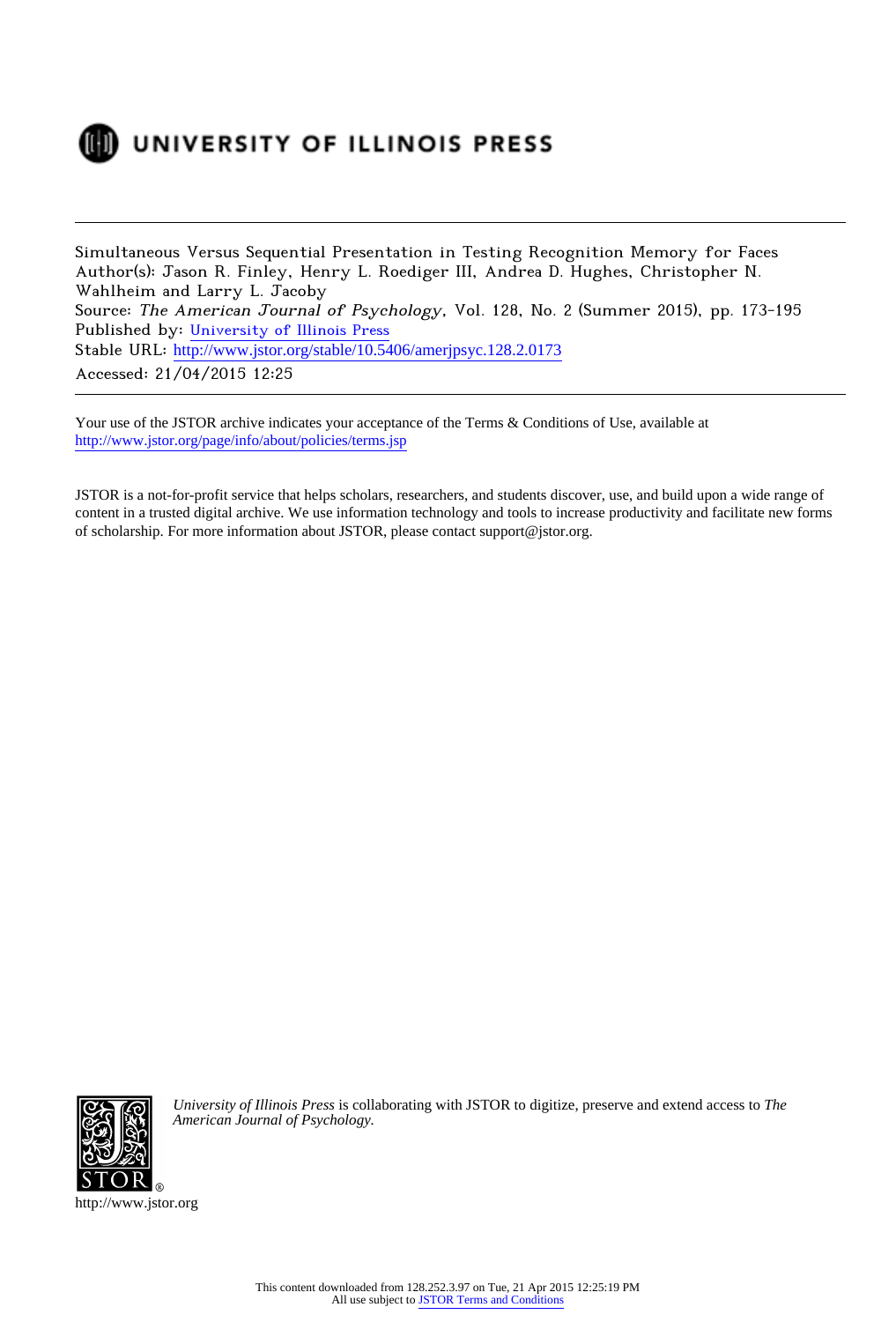# **Simultaneous Versus Sequential Presentation in Testing Recognition Memory for Faces**

JASON R. FINLEY, HENRY L. ROEDIGER III, ANDREA D. HUGHES, CHRISTOPHER N. WAHLHEIM and LARRY L. JACOBY Washington University in St. Louis

Three experiments examined the issue of whether faces could be better recognized in a simultaneous test format (2-alternative forced choice [2AFC]) or a sequential test format (yes–no). All experiments showed that when target faces were present in the test, the simultaneous procedure led to superior performance (area under the ROC curve), whether lures were high or low in similarity to the targets. However, when a target-absent condition was used in which no lures resembled the targets but the lures were similar to each other, the simultaneous procedure yielded higher false alarm rates (Experiments 2 and 3) and worse overall performance (Experiment 3). This pattern persisted even when we excluded responses that participants opted to withhold rather than volunteer. We conclude that for the basic recognition procedures used in these experiments, simultaneous presentation of alternatives (2AFC) generally leads to better discriminability than does sequential presentation (yes–no) when a target is among the alternatives. However, our results also show that the opposite can occur when there is no target among the alternatives. An important future step is to see whether these patterns extend to more realistic eyewitness lineup procedures.

 The pictures used in the experiment are available online at http://www.press.uillinois.edu/ journals/ajp/media/testing\_recognition/.

Recognition tests are perhaps the most studied procedure in experimental research on memory processes. A typical procedure might begin with participants studying 100 items (e.g., words, pictures, or faces) and then being tested on 200 items: 100 studied items (or targets) and 100 nonstudied items (or lures). Two standard forms of recognition test have been developed: free choice (or yes–no) and forced choice. In a free-choice test, each trial shows one of the 200 test items, and participants judge whether that item was studied (old, yes) or nonstudied (new, no); participants are free to designate any number of items as being old, hence the name *free choice*. In a two-alternative forced-choice test (2AFC), each trial shows two items together, one target and one lure, and participants are forced to choose which of the two was studied. These two basic procedures can be manipulated in many ways, and other judgments, such as confidence ratings, can be added.

Psychologists interested in basic memory processes have used one procedure or the other for many purposes and have rarely been concerned about possible differences between them. Signal detection theory (SDT) is a framework that has been widely used in the study of recognition memory, and it holds that yes–no and forced-choice procedures produce similar outcomes in terms of discriminability of targets from lures. In fact, SDT predicts equal

**American Journal of Psychology** 

Summer 2015, Vol. 128, No. 2 pp. 173–195 • © 2015 by the Board of Trustees of the University of Illinois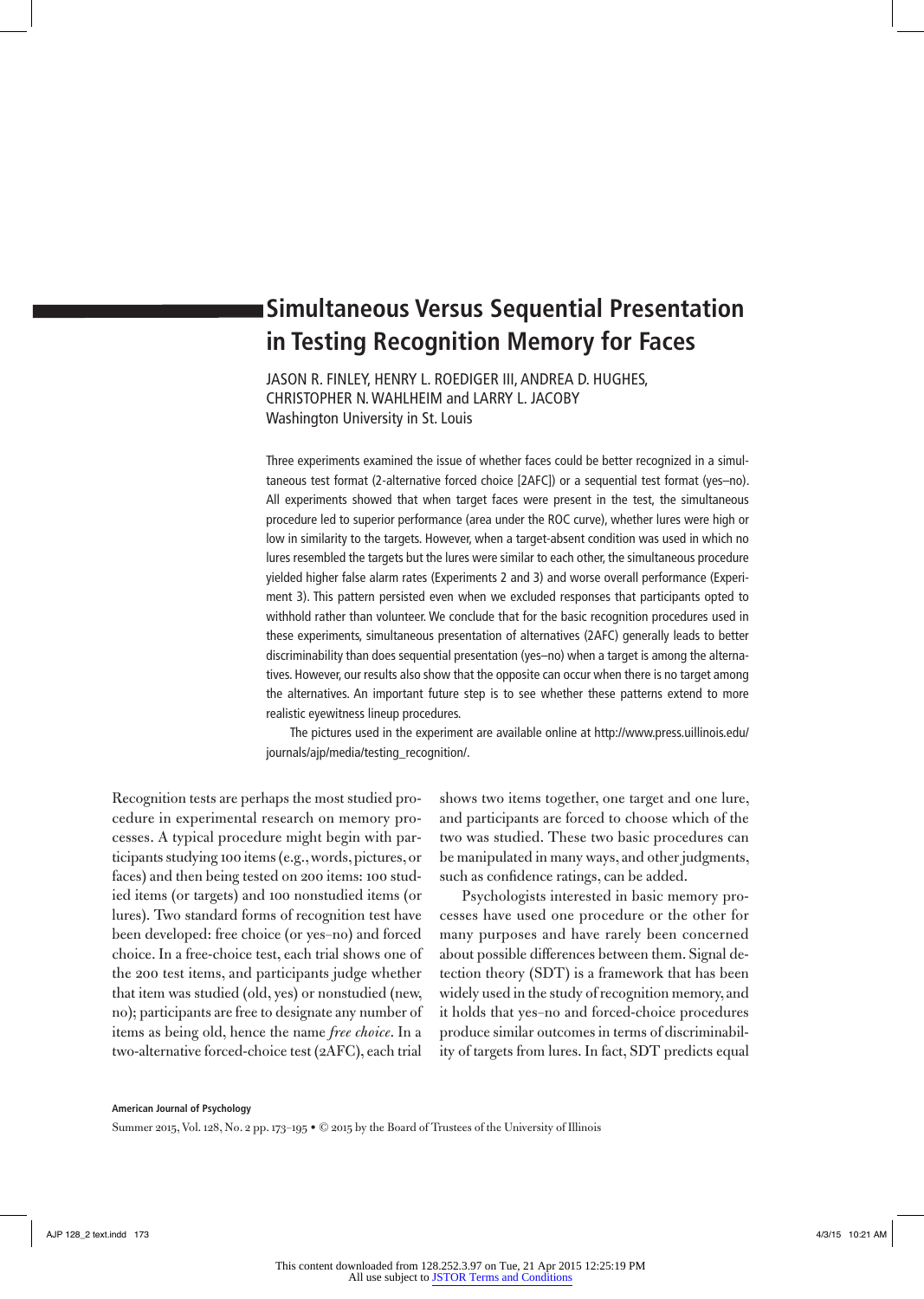values of *d*′ under the two procedures if the appropriate adjustment is applied (dividing by  $\sqrt{2}$  in the case of 2AFC; Macmillan & Creelman, 2005, p. 168, equation 7.2; see also McNicol, 2004, pp. 175–176). The adjustment depends on several assumptions, including that judgments are made independently for members of a forced-choice pair, meaning that the basis for judgments is the same for forced-choice and single-item tests (Green & Swets, 1966, pp. 48, 68). Some evidence supporting the assumptions of SDT has been obtained in recognition memory research (Green & Moses, 1966; Jang, Wixted, & Huber, 2009). However, there has also been evidence against the equivalence of discriminability in yes–no versus 2AFC procedures (Deffenbacher, Leu, & Brown, 1981; Kroll, Yonelinas, Dobbins, & Frederick, 2002).

The situation is very different in one applied setting that uses a modified version of the standard freeand forced-choice tests: eyewitness recognition of suspected criminals in lineups (either photographic or in person). In both types of lineup, a suspect appears with other people of the same general description (often five), and an eyewitness is asked to select the perpetrator from the set, if he is in fact present (see Wells et al., 1998, for an overview of the issues involved in constructing lineups). In a simultaneous lineup, all six candidates appear at once. This simultaneous presentation procedure is similar to a forced-choice recognition procedure with the exceptions that the real perpetrator may or may not be present, and the eyewitness may choose not to select anyone (or to "reject the lineup"). The hope from any lineup situation is that it will maximize identification of guilty suspects (hits) and minimize erroneous identification of innocent people (false alarms). However, it has been known for many years that eyewitness identification is far from perfect, and consequently a substantial number of innocent people have been convicted almost entirely on the basis of false identification (Buckhout, 1974; Garrett, 2011; see also The Innocence Project at http://www.innocenceproject .org).

The effectiveness of the standard simultaneous lineup procedure was compared with another procedure, the sequential lineup, in a landmark study by Lindsay and Wells (1985). A sequential lineup differs from a simultaneous lineup in that an eyewitness views potential perpetrators individually and is

instructed to make a recognition memory decision about each person. The lineup ends either when the eyewitness identifies a perpetrator or when no identification has been made after the viewing of all potential perpetrators. This procedure resembles a standard yes–no recognition test. Lindsay and Wells's results were dramatic in showing that although there was no significant difference in the proportion of correct identifications (hit rate) between the sequential and simultaneous procedures (.50 vs. .58), the proportion of false identifications (false alarm rate) was substantially lower for sequential versus simultaneous (.17 vs. .43). They argued that a simultaneous lineup encourages eyewitnesses to use a relative judgment process to select the candidate who looks most like the perpetrator they remember seeing (Wells, 1984) and that this process tends to yield false identifications when the true perpetrator is not in the lineup. In contrast, sequential lineups encourage an absolute judgment process in which eyewitnesses individually compare each candidate with their memory of the perpetrator, and this process is less likely to lead to false identification.

Subsequent research has generally confirmed that sequential lineups produce lower false alarm rates than simultaneous lineups, but not by the large magnitude obtained by Lindsay and Wells (1985). A recent meta-analysis of relevant experiments shows that both the hit rate and the false alarm rate are lower in the sequential lineup procedure (Steblay, Dysart, & Wells, 2011). This outcome may indicate that sequential lineups simply induce more conservative responding; eyewitnesses are less likely to give a "yes" response at all in the sequential versus the simultaneous lineup. This outcome would then still leave open to debate the issue of which lineup provides better discriminability, and thus which is to be generally preferred for forensic purposes.

The experiments reported in this manuscript were designed to help answer this question in a simplified face recognition situation. This set of experiments was begun in 2005 by two of the authors (L.L.J. and A.D.H.), but events intervened to delay publication, and in the meantime several other research teams took up this same issue. We describe the rationale behind our research, which we still view as highly pertinent, and then describe recent advances in the field before reporting our experiments.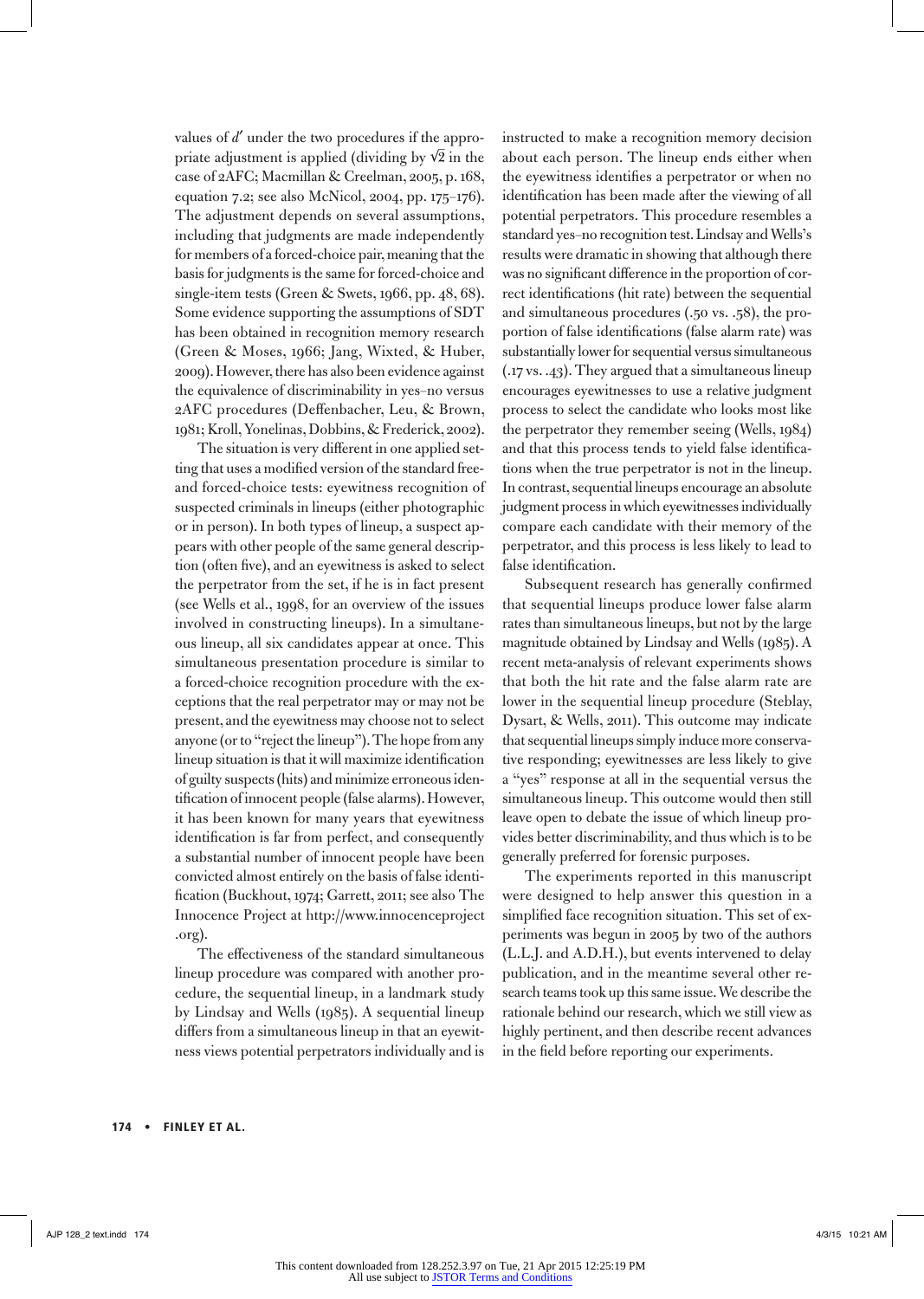In most eyewitness memory studies, participants view one simulated crime and later complete a memory test for one lineup. Such procedures yield one datum per participant and thus require large sample sizes. However, more traditional laboratory experiments on face recognition yield numerous observations per participant and can shed light on the underlying cognitive processes relevant to eyewitness identification tasks. We used basic laboratory face recognition tasks and compared free-choice (analogous to a sequential lineup) and forced-choice (analogous to a simultaneous lineup) recognition tests. The analogy is not perfect, but if the results are consistent with other findings from simulated lineup situations, then the outcomes here would gain credence, and the ancillary analyses permitted in our experiments may shed useful light on the issues at hand.

One factor that is relevant to eyewitness identification but has not been fully explored in basic face recognition research is the option for a eyewitness to say, "I don't know." Koriat and Goldsmith (1996) developed a procedure that permits examination of response withholding and how it can affect recognition accuracy. In a first phase, participants took a general knowledge test, either in recall format or multiple-choice format, and made confidence ratings for each response. They were required to answer every question, even if they had to guess. In a second phase, participants took the same test again but this time were allowed to decide whether or not they wanted to provide any answer to each question, and they were offered one of several levels of monetary reward for correct responses and penalty for incorrect ones. Their results showed that when participants were sufficiently monetarily motivated and their metacognitive monitoring was effective, allowing participants to strategically withhold responses increased the proportion of their volunteered responses that were accurate (what Koriat & Goldsmith call output-bound scoring). We used a variant of this free report procedure in our Experiments 2 and 3 to see whether the yes–no and 2AFC test formats enabled equivalent improvements in performance.

The purpose of the present experiments was to investigate whether the yes–no test format or the 2AFC test format yields superior face recognition performance (Experiment 1), whether any such advantages persist when participants are allowed to withhold responses (Experiment 2), and whether any such advantages extend to conditions analogous to the sorts of target-absent procedures used in lineup experiments in which participants are permitted to say that neither response is correct (Experiment 3). Before getting to our experiments, however, we need to provide some recent history of the controversy over comparisons between simultaneous and sequential lineups.

Based on the results of Lindsay and Wells (1985) and other results, Wells (2014) has argued that the best way to assess which lineup procedure is superior is to use a diagnosticity ratio, which is simply the hit rate divided by the false alarm rate. Thus for the Lindsay and Wells results, the diagnosticity ratio for the sequential lineup is  $.50/.17 = 2.94$  and for the simultaneous lineup is .58/.43 = 1.35. The higher the ratio, the argument goes, the better the procedure, because hits (correct identifications) more greatly outweigh false alarms (erroneous identifications). Given these results, some psychologists began strongly recommending that police departments across the United States replace the traditional simultaneous lineup with sequential lineups (Wells et al., 1998), and many departments have done so (Gronlund, Wixted, & Mickes, 2014).

Recently, however, Mickes, Flowe, and Wixted (2012) have challenged this advice based on diagnosticity ratios. They demonstrated that the increase in the diagnosticity ratio results simply from the fact that sequential lineups generally lead to a more conservative response bias relative to simultaneous lineups, with fewer hits and false alarms. To take the case to the extreme, if 1,000 lineups were conducted and 3 led to correct identifications and 1 led to an incorrect identification, the diagnosticity ratio would be greater than ever seen in the literature (3.0), but the procedure would for all practical purposes be worthless; responding is so conservative that in 996 out of 1000 cases, an eyewitness failed to pick any suspect. Mickes et al. (2012; see also Gronlund, Wixted, & Mickes, 2014) thus argued that the diagnosticity ratio is not indicative of the discriminability between guilty and innocent suspects that is yielded by a given procedure and that the measure is thus not relevant for policy decisions (but see Wells, 2014, for a dissent).

Does the sequential lineup procedure in fact lead to greater discriminability than the simultane-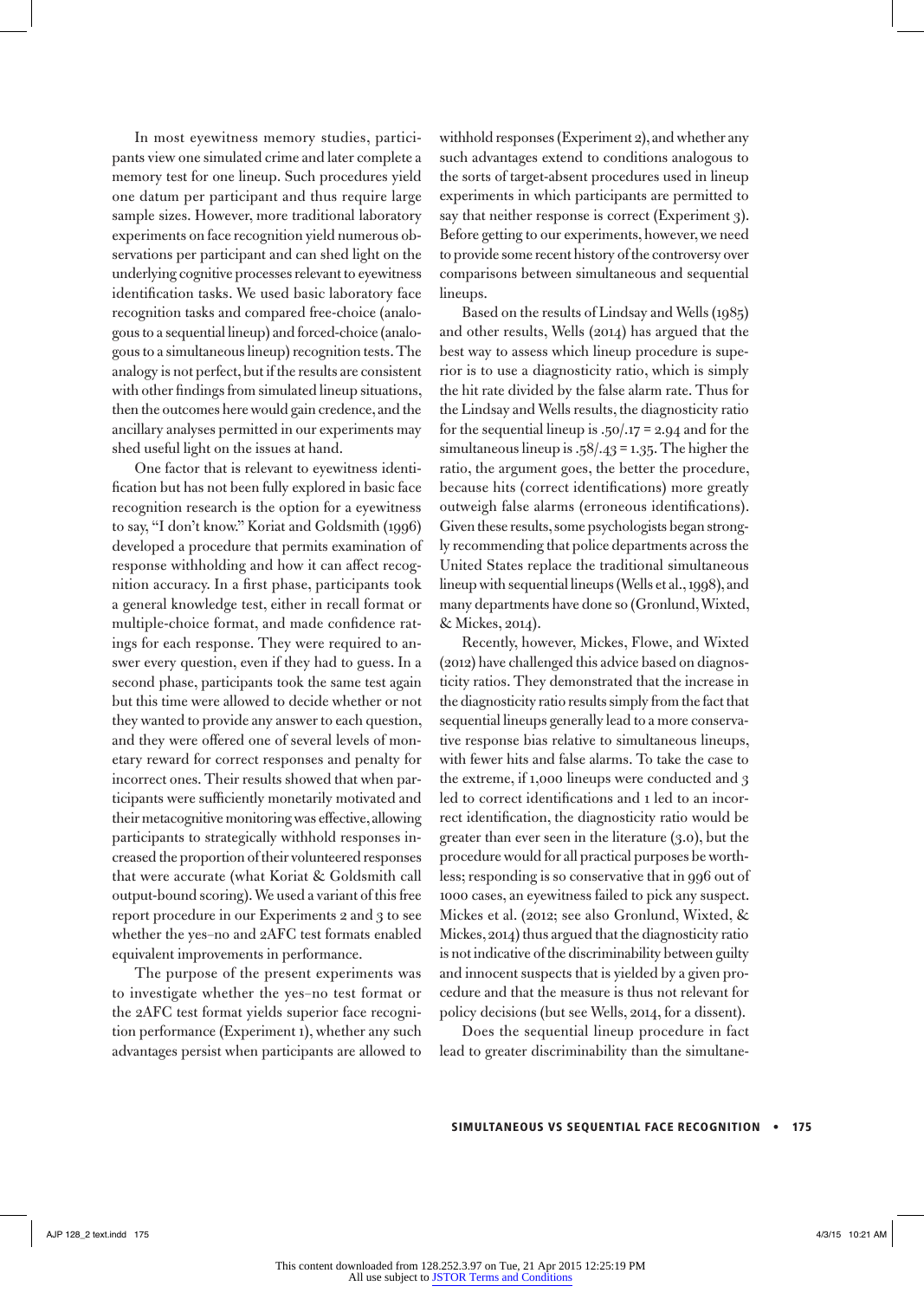ous procedure, validating the shift in police policy to the sequential lineup? Mickes et al. (2012) compared receiver operator characteristic (ROC) curves for simultaneous and sequential lineup procedures in three eyewitness memory experiments. Participants watched a video of a simulated crime and then responded to a lineup that was either simultaneous or sequential, in which the perpetrator (target) was either present or absent. Participants rated their confidence in their responses using a 100-point scale. This procedure permitted the researchers to produce ROC curves and to compare the two procedures on discriminability (using area under the ROC curve, a measure of memory performance). In Experiment 1a they found that greater discriminability yielded by simultaneous relative to sequential lineups. Experiment 1b, a replication, revealed a similar pattern, although no statistically significant difference appeared. Still, there was certainly no sequential lineup advantage. In Experiment 2 the researchers used a biased lineup for their target-absent condition in which one member of the lineup looked somewhat like the real perpetrator. Again they obtained no difference in discriminability of the lineups, and they concluded that, if anything, the simultaneous lineup produced superior discriminability relative to the sequential lineup.

The Mickes et al. (2012) results are startling because they suggest that psychologists may have been advocating for years that police switch from a lineup procedure that yields superior discriminability (simultaneous) to one that yields inferior discriminability (sequential), and many departments have been following this advice. But can these results be replicated? The answer is yes. Since publication of Mickes et al., at least four other articles have appeared reporting a variety of similar experiments. All the data show either an advantage of simultaneous to sequential lineups in discriminability or no difference between the two. Most of the experiments show an advantage for simultaneous lineups (see Anderson, Carlson, Carlson, & Gronlund, 2014; Carlson & Carlson, 2014; Dobolyi & Dodson, 2013; Gronlund et al., 2012).

The three experiments we report here are pertinent to the debate that has unfolded in the years since they were first conceived. We both replicate the simultaneous testing advantage and also report a reversal: a case in which a sequential recognition procedure (yes–no) produces an advantage in discriminability relative to a simultaneous recognition procedure (2AFC).

# EXPERIMENT 1

Participants studied 40 faces and then took either a yes–no or 2AFC recognition test over 80 faces. The lure faces bore either high or low similarity to the target face. Participants made recognition responses and rated their confidence in the responses.

# METHOD

#### Design and Participants

The experiment used a 2 (test format)  $\times$  2 (lure similarity) design. Test format (yes–no vs. 2AFC) was manipulated between subjects. Lure similarity to the target (high vs. low) was manipulated within subjects. Dependent measures were recognition responses (yes–no or left–right), and confidence ratings (0–100 for yes–no, 50–100 for 2AFC). Participants were 40 undergraduate students (29 female, mean age 20 years, *SD* = 1) recruited through the Washington University participant pool who received either \$10 or course credit for their participation.<sup>1</sup>

#### **Materials**

Materials consisted of 40 sets of three computergenerated face composite pictures created with the software application FACES: The Ultimate Composite Picture (InterQuest Inc., 1998). All faces were male. Each set consisted of an original face, a high-similarity lure, and a low-similarity lure. Figure 1 provides an example. The entire set of faces used is provided in the supplemental materials, available at the first author's Web site (http://jasonfinley.com/) or this journal's Web site (http://www.press.uillinois .edu/journals/ajp/media/testing\_recognition/).

The original faces were created using seven features: head shape, jaw, lips, nose, eyes, eyebrows, and hair. The original faces were constructed such that they were not particularly similar to one another. High-similarity lure faces were created by changing the original face on three features: lips, nose, and eyes. Low-similarity faces were created by changing the original face on five features: lips, nose, eyes, eyebrows, and hair. Head shape and jaw were consistent throughout a set. Face pictures were presented on a computer screen at a size of 300 × 400 pixels.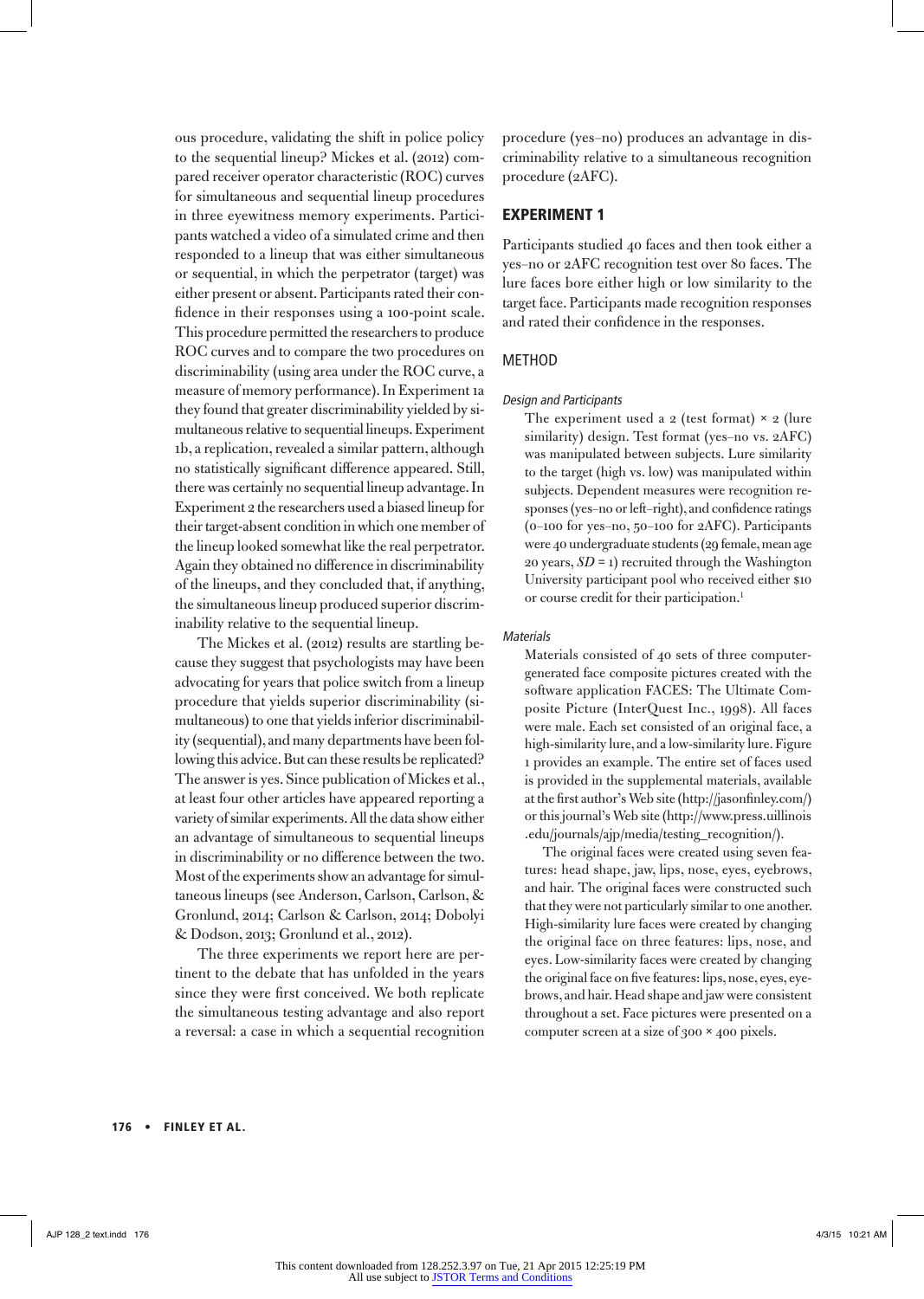

FIGURE 1. Examples of face pictures used in all experiments. Left column: original face. Middle column: high-similarity lure. Right column: low-similarity lure

# Procedure

All participants in Experiments 1 and 2 were tested individually on computers using the E-Prime software package (Psychology Software Tools, 2002). Participants in Experiment 1 made their responses using the computer keyboard. The "A" and "L" keys on the keyboard were respectively relabeled as "old" and "new" for the yes–no test or "left" and "right" for the 2AFC test.

The procedure consisted of a study phase followed by a test phase. In the study phase, participants were first instructed that they were about to view a series of faces that they would need to remember for a later memory test. They then viewed the 40 original faces at a rate of 3 s per face with a 500-ms interstimulus interval, in an order that was randomized for each participant. For the test phase, participants were randomly assigned to either the yes–no recognition test format  $(n = 20)$  or the two-alternative forced-choice (2AFC) recognition test format  $(n = 20)$ . There was no intervening task between the study phase and the test phase.

#### YES–NO RECOGNITION TEST.

On each trial, participants were shown a single face and were instructed to press a key labeled "old" if the face had been presented during the study phase or a key labeled "new" if the face was not presented during the study phase. After responding, they typed in a number to rate their confidence in their answer on a scale of 0% to 100%. There were 80 trials in total, consisting of the 40 originally studied faces and 1 lure corresponding to each studied face (20 highsimilarity lures, and 20 low-similarity lures). Face sets were counterbalanced such that across participants each face set was equally represented in the two lure conditions (high similarity vs. low similarity). Test trials occurred in one of four fixed random orders, with the following constraints: Exactly half of the originally studied faces occurred earlier in the test than their corresponding lures (and vice versa), and no lure condition occurred more than three trials in a row. The mean lag between original faces and their corresponding lures was 39.0 intervening trials  $(SD = 16.6, \text{range } 3 - 76).$ 

# 2AFC RECOGNITION TEST.

On each trial, participants were shown two faces side by side, and they were instructed to press a key labeled "left" if the face on the left was presented during the study phase or a key labeled "right" if the face on the right was presented during the study phase. After responding, they typed in a number to rate their confidence in their answer on a scale of 50% to 100%. There were 40 trials in total, consisting of 20 trials in which the original face was paired with its high-similarity lure, and 20 trials in which the original face was paired with its low-similarity lure. Face sets were counterbalanced such that across participants each face set was equally represented in the two lure conditions (high similarity vs. low similarity). Test trials occurred in one of four fixed random orders, with the following constraints: In exactly half of the trials, the originally studied face was on the left side (and vice versa), and no lure condition occurred more than three trials in a row.

Note that for both yes–no and 2AFC test formats, two faces (one old and one new) were tested from each face set; in the yes–no test those faces appeared individually on separate trials that were widely spaced on average, and in the 2AFC test those faces appeared together on a single trial.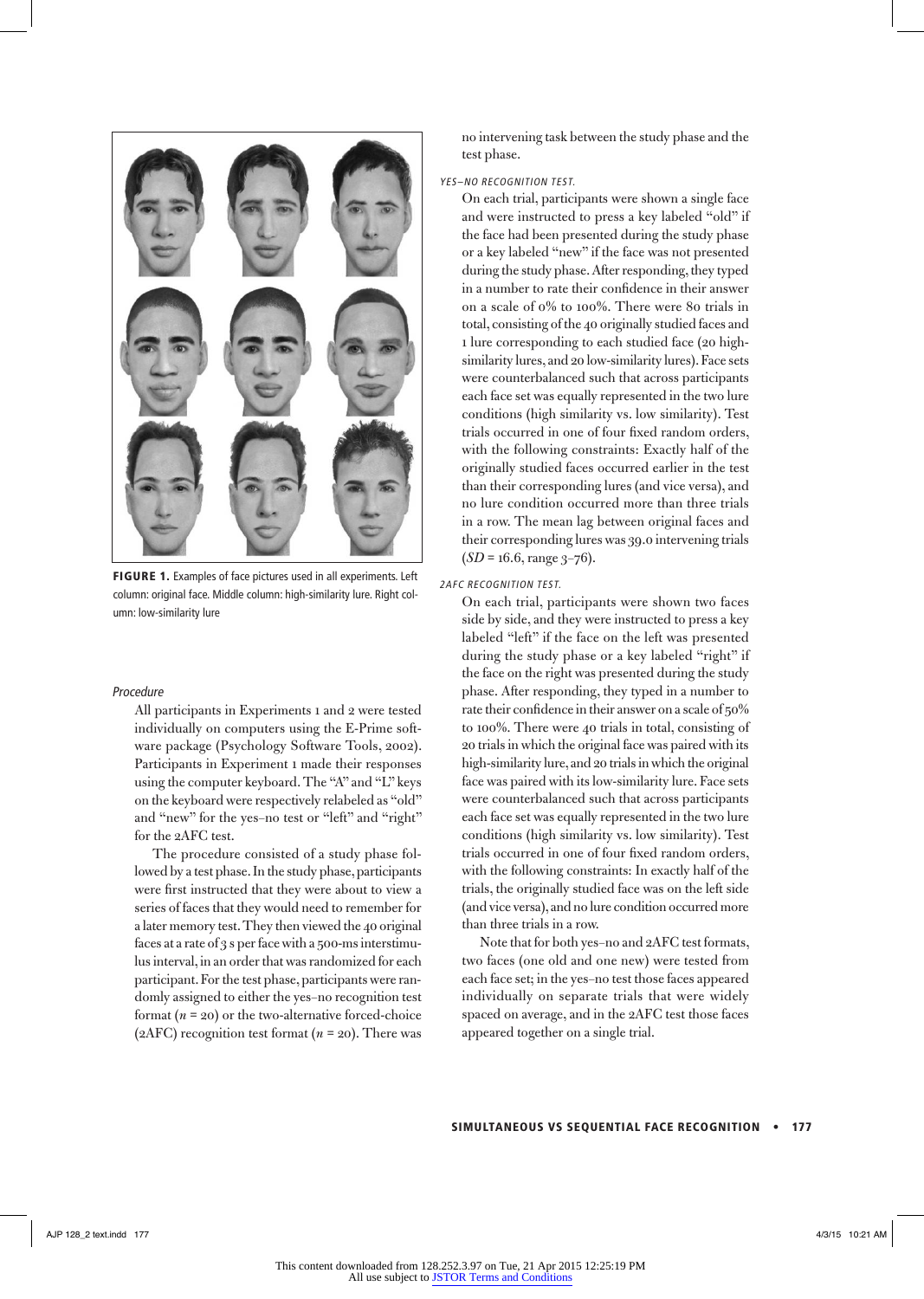### RESULTS AND DISCUSSION

An  $\alpha$  = .05 was used for all tests of statistical significance unless otherwise noted. Effect sizes for comparisons of means are reported as Cohen's *d*, calculated using the pooled standard deviation of the groups being compared. Effect sizes for ANOVAs are reported as partial omega-squared,  $\hat{\omega}_p^{\,2}$ , calculated using the formulas provided by Maxwell and Delaney (2004, p. 598). Omega-squared is preferred because it is a less biased estimator of population effect size than eta-squared; the partial formulation gives the variance in the dependent measure accounted for by one particular independent variable, with the effects of other variables in the design partialled out. Standard deviations (*SD*s) are reported raw (i.e., calculated using *N*, not  $N-1$ , on the grounds that the *SD* is a descriptive statistic, and the *N* – 1 adjustment should be reserved for use in inferential statistics.

We pause now to make several clarifications about the performance measures we will be reporting. For 2AFC, we define hit rate as the proportion of trials on which the participant chose the correct face and false alarm rate as the proportion of trials on which the participant chose the incorrect face. In Experiment 1, the 2AFC false alarm rate is simply 1 minus the hit rate, but this will not necessarily be the case in Experiments 2 and 3 (because of the option to volunteer or withhold a response, and the addition of a "neither" option in Experiment 3).

Although we report the standard measures of hit rate, false alarm rate, and *d*′, for all three experiments we will focus our analyses on the measure area under the curve (AUC), which is the area under the ROC curve yielded by signal detection analysis. Empirical ROC curves for each participant were constructed by grouping confidence ratings into 5 bins (i.e., dividing the entire rating scale into fifths) and counting up the cumulative number of hits and false alarms in each successive confidence bin, starting with the highest-confidence bin. This is the ROC construction method described by Mickes et al. (2012, pp. 366–367) for lineup research, and we note that it differs from the ROC construction method traditionally used in basic laboratory recognition research (e.g., Macmillan & Creelman, 2005, pp. 53–57). We calculated AUC using the trapezoidal method of Pollack and Hsieh (1969), who referred to the measure as *A*<sup>g</sup> (see also Macmillan & Creelman, 2005, p. 64). AUC ranges from 0 to 1, with larger values indicating better memory performance (i.e., discriminability). The measure AUC is nonparametric and thus most appropriate for comparing performance between yes–no recognition tests and 2AFC recognition tests. The area under the ROC curve is also what Mickes et al. (2012) recommend for comparing memory performance between simultaneous and sequential lineup procedures.2

In addition to reporting AUC we will also report *d*′, which is useful for comparison with other studies where AUC cannot be calculated (see advice from Mickes, Moreland, Clark, & Wixted, 2014). The measure *d*′ is based on signal detection theory, and it summarizes a participant's ability to discriminate studied items from unstudied items, separate from his or her overall bias toward giving one type of response over another (e.g., tendency to say "old" over "new"). As we mentioned earlier, SDT predicts that, all else being equal, *d*′ in 2AFC should be larger than *d*′ in yes– no by a factor of  $\sqrt{2}$  (Macmillan & Creelman, 2005, p. 168; see also Kroll et al., 2002, Footnote 1). We will report  $d'$  in 2AFC divided by  $\sqrt{2}$  only in Experiment 1, in addition to reporting raw *d*′. We will report only raw *d*′ in Experiments 2 and 3. We have two reasons for this decision. First, in line with our framing of this research as relevant to eyewitness lineup identification, we are interested primarily in the practical matter of which procedure yields better performance, rather than testing the equivalence-with-adjustment that is predicted by SDT. Second, the  $\sqrt{2}$  adjustment was developed only for the strict traditional 2AFC procedure, in which one target item and one lure item were present in every trial and in which there was no other option but to choose one of the two items. Our Experiments 2 and 3 include target-absent trials, and Experiment 3 includes a "neither" response option. These procedural differences violate the assumptions under which the  $\sqrt{2}$  adjustment applies. Finally, we note that in calculating *d*′ when a hit rate or false alarm rate was equal to 0 or 1, we used the half-point correction method (Macmillan & Creelman, 2005, p. 8).

#### Recognition Performance

Table 1 shows several measures of recognition performance as a function of test format and lure similarity. The data make two primary points: Recognition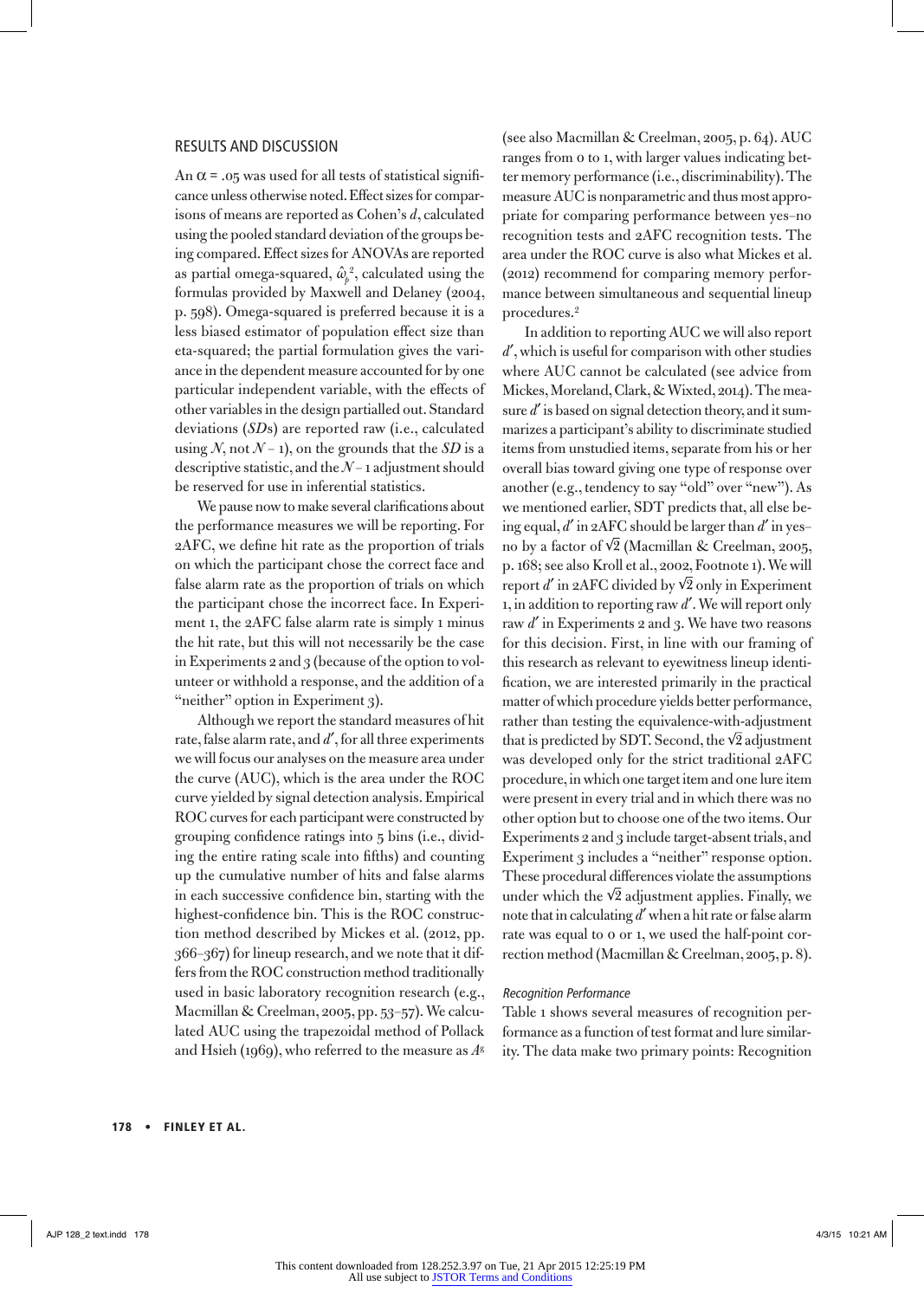| Test format $\times$ lure similarity | <b>Hit rate</b> | False alarm rate | ď          | <b>AUC</b> |
|--------------------------------------|-----------------|------------------|------------|------------|
| Yes-no recognition                   |                 |                  |            |            |
| Low similarity                       | .54(.12)        | .19(.10)         | 1.06(0.49) | .70(0.08)  |
| High similarity                      | .59(.10)        | .45(.13)         | 0.38(0.41) | .60(.07)   |
| 2AFC recognition                     |                 |                  |            |            |
| Low similarity                       | .78(0.09)       | .22(.09)         | 1.61(0.58) | .82(.08)   |
| High similarity                      | .70(.12)        | .30(.12)         | 1.13(0.77) | .72(.12)   |

was superior with 2AFC testing relative to yes–no tests and was better when the lures were more dissimilar from the targets. The observations were confirmed with a two-way mixed ANOVA, using AUC as the dependent variable, indicating a main effect of test format,  $F(1, 38) = 30.46$ ,  $MSE = .009$ ,  $p < .001$ ,  $\hat{\omega}_p^2$  = .425. Participants were better at discriminating between target and lure faces when the two faces were viewed simultaneously (2AFC) rather than sequentially (yes–no). Not surprisingly, performance was better for items in the low-similarity condition than in the high-similarity condition,  $F(1, 38) = 27.20$ ,  $MSE = .007, p < .001, \hat{\omega}_p^2 = .228$ . That is, participants were better at discriminating between target and lure faces when the lure face was less similar to the target face. There was no reliable interaction between test format and lure similarity,  $F(1, 38) = 0.02$ .

We now briefly report the same analyses using *d*′ for the sake of any readers interested in the equivalence with adjustment predicted by SDT. Without any adjustment to *d*′ in the 2AFC case, there was a main effect of test format, *F*(1, 38) = 19.66, *MSE* = .423,  $p < .001$ ,  $\hat{\omega}_p^2 = .318$ , a main effect of lure similarity, *F*(1, 38) = 23.55, *MSE* = .286, *p* < .001,  $\hat{\omega}_p^2$  = .189, and no significant interaction,  $F(1, 38) = 0.69$ , *MSE* = .286,  $p = .413$ ,  $\hat{\omega}_p^2$  < .001. When adjusting  $d'$  by dividing by  $\sqrt{2}$  in the 2AFC case, there was a main effect of test format, *F*(1, 38) = 4.59, *MSE* = .260,  $p = .039, \hat{\omega}_p^2 = .082$ , a main effect of lure similarity, *F*(1, 38) = 25.81, *MSE* = .201,  $p < .001$ ,  $\hat{\omega}_p^2$  = .217, and no significant interaction, *F*(1, 38) = 2.85, *MSE* = .201,  $p = .099, \hat{\omega}_p^2 = .020$ . Thus, our results are in contrast with the prediction made by SDT and similar to the findings of Deffenbacher et al. (1981) and Kroll et al. (2002). Even when adjusting 2AFC performance (*d*′), participants showed greater discriminability on this test relative to the yes–no test.

In agreement with the lineup experiments cited earlier, the simultaneous viewing of faces seems to improve discrimination relative to yes–no sequential tests. Furthermore, this outcome occurs regardless of whether the lure face is of high or low similarity to the target (although highly similar lures reduce overall discriminability).

# Metacognition

To evaluate how well participants' confidence discriminated between correct and incorrect responses, we calculated gamma correlations for each participant as a function of lure similarity (low vs. high) and as a function of item type (target vs. lure) in the case of yes-no recognition.<sup>3</sup> Table 2 shows these results. The correlation between confidence and accuracy was positive in every condition except for high-similarity lures in the yes–no recognition test, where the correlation was reliably negative,  $t(19) = 2.38, p = .028$ . That is, when high-similarity lure faces were viewed in isolation (yes–no), participants were generally more confident in their false alarms than their correct rejections. In an eyewitness testimony setting, such a result could contribute to false convictions.

Negative correlations between confidence and accuracy are surprising but certainly not unprecedented (e.g., Tulving, 1981). This result is consistent with recent work by DeSoto and Roediger (2014; see also Roediger & DeSoto, 2014), who found negative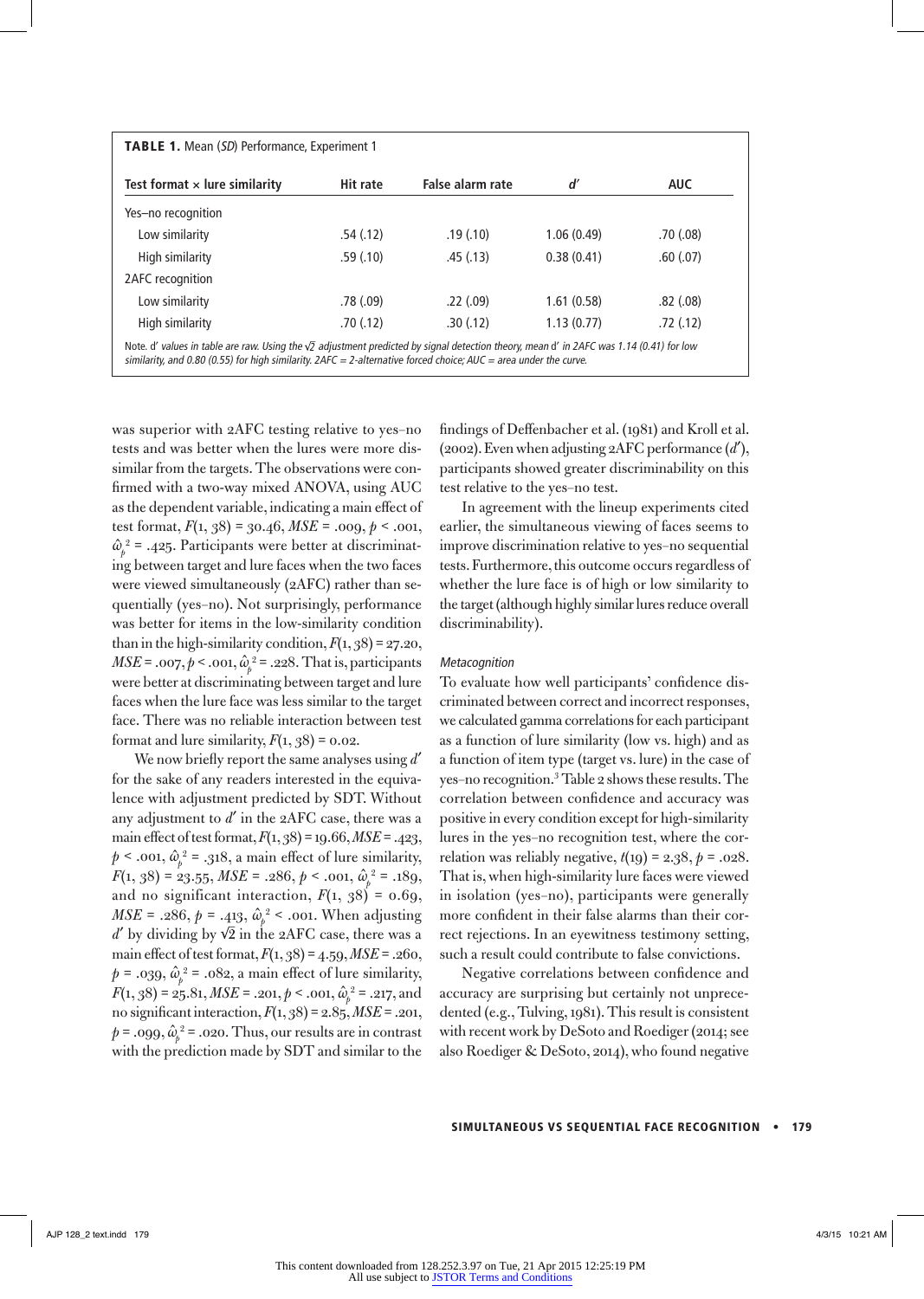|                                                                                                                     | <b>Experiment 1</b> |              |                          | <b>Experiment 2</b>     | <b>Experiment 3</b>     |                         |
|---------------------------------------------------------------------------------------------------------------------|---------------------|--------------|--------------------------|-------------------------|-------------------------|-------------------------|
| Test format x                                                                                                       | Low                 | High         | Low                      | High                    | Low                     | High                    |
| trial type                                                                                                          | similarity          | similarity   | similarity               | similarity              | similarity              | similarity              |
| Yes-no recognition                                                                                                  |                     |              |                          |                         |                         |                         |
| Target                                                                                                              | $.53(.31)$ *        | $.38(.36)^*$ | $.43$ (.42) <sup>*</sup> | $.38(.59)$ <sup>*</sup> | $.43(.49)$ <sup>*</sup> | $.32(.51)^*$            |
| Lure (target present)                                                                                               | .25(.52)            | $-.19(.35)*$ | $.29(.56)$ *             | $-.11(.59)$             | $.26(.52)$ *            | $-.06(.52)$             |
| Lure (target absent)                                                                                                |                     |              | $.25(.60)$ *             | .16(.60)                | $.41(.61)$ *            | .28(.59)                |
| 2AFC recognition                                                                                                    | $.60(.25)$ *        | $.28(.35)$ * | $.51(.47)$ *             | $.29(.46)$ <sup>*</sup> | $.41(.51)$ <sup>*</sup> | $.49(.42)$ <sup>*</sup> |
| Note. For 2AFC only target-present trials are included. $2AFC = 2$ -alternative forced choice.<br>$_{\rm p}$ < .05. |                     |              |                          |                         |                         |                         |

confidence–accuracy correlations for unstudied items that were highly similar to studied items, using yes–no recognition tests. Similarly, Sampaio and Brewer (2009) found negative confidence–accuracy correlations in a sentence recognition paradigm for a "deceptive" condition in which foil sentences were strongly consistent with the schema induced by the studied sentences. Rogers, Jacoby, and Sommers (2012) found negative confidence–accuracy correlations in the identification of spoken words presented amid noise when sensory and contextual information were incongruent with each other. Finally, Koriat (2012) obtained negative confidence–accuracy correlations for general knowledge questions that are often answered incorrectly.

The direction of the confidence–accuracy resolution (i.e., positive vs. negative) should influence whether allowing participants to choose which responses to volunteer or withhold increases or decreases their output-bound memory performance. That is, if resolution is positive, participants may improve their recognition performance when they are given the choice to volunteer or withhold a response, because they are generally right about when they are likely to be correct versus incorrect and thus can volunteer predominantly correct responses. On the other hand, if resolution is negative (e.g., with high-similarity lures), participants may worsen their recognition performance when they are given the choice to volunteer or withhold a response, because they are generally wrong about when they are likely to be correct versus incorrect and thus may end up volunteering predominantly incorrect responses. We test these predictions in Experiment 2.

# EXPERIMENT 2

In Experiment 1 we found that face recognition performance was better for the 2AFC test format than for the yes–no test format. The purpose of Experiment 2 was to investigate whether this advantage extended to completely new lures, which would be analogous to a target-absent lineup in eyewitness identification. The target-absent condition is critical because it is the situation in which an innocent person can be wrongfully convicted. It is also important to include such a condition because lineup experiments derive their false alarm rates exclusively from target-absent lineups (see Note 2). Additionally, we were interested in applying Koriat and Goldsmith's (1994, 1996) technique of having people reflect a second time on their recognition responses and decide whether or not to volunteer them. Would the advantage of 2AFC to yes– no recognition remain under these conditions? Also, we added a manipulation of study duration, because exposure time has been shown to be an important variable in eyewitness memory performance (Shapiro & Penrod, 1986).

## METHOD

#### Design and Participants

The experiment used a 2 (test format)  $\times$  2 (study duration)  $\times$  2 (lure similarity)  $\times$  2 (target presence or absence) design. Test format (yes–no vs. 2AFC) and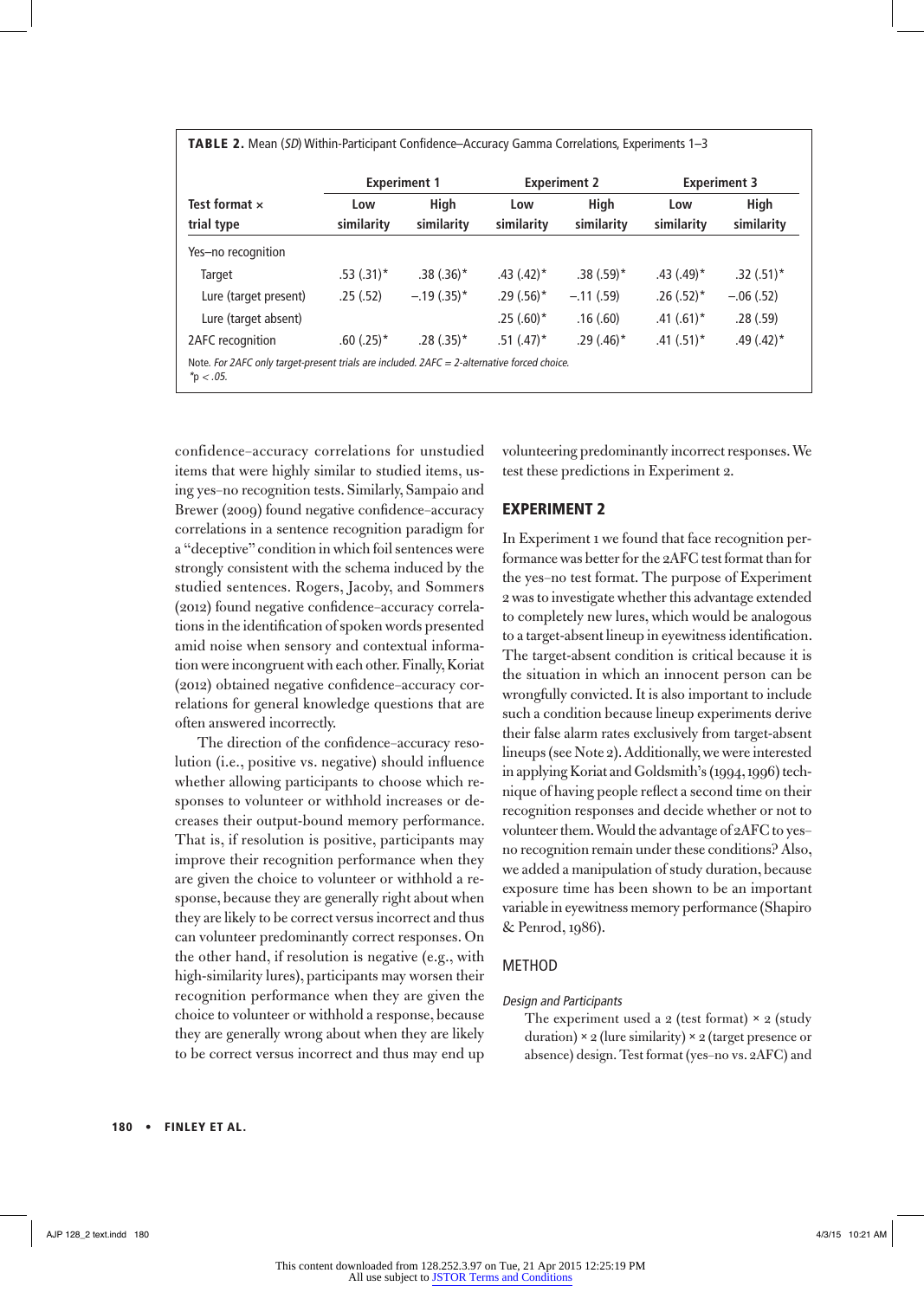study duration (4 s vs. 8 s) were manipulated between subjects. Lure similarity to the target (high vs. low) and whether the target appeared on the test (targetpresent vs. target-absent) were manipulated within subjects. Dependent measures were recognition responses (yes–no or left–right), confidence ratings (50–100 for both yes–no and 2AFC), and report decisions (volunteer vs. withhold response). Participants were 72 undergraduate students (51 female, mean age 19 years, *SD* = 1) recruited through the Washington University participant pool who received either \$10 or course credit for their participation.

### **Materials**

Materials were 30 sets of face pictures, 23 of which were used in Experiment 1 and 7 of which were created anew using the same procedure described in Experiment 1. Again, each set consisted of three faces: an original, a high-similarity lure, and a low-similarity lure.

#### Procedure

The overall procedure was similar to that of Experiment 1. However, instead of making their responses using the keyboard as in Experiment 1, participants in Experiment 2 spoke all their responses out loud, and they were then entered into the computer via keyboard by a research assistant. Also, whereas in Experiment 1 a confidence scale of 0–100% was used for the yes–no test format and a scale of 50–100% was used for the 2AFC test format, in Experiment 2 the 50–100% scale was used for both test formats. Participants were instructed that 50% meant they were guessing and 100% meant they were absolutely sure they were correct.

The procedure again consisted of a study phase and a test phase. At the start of the study phase, participants were given more specific instructions than in Experiment 1:

In the first part of the experiment you will view a series of faces on the screen. Imagine that the faces are pictures of known criminals who are wanted by the police. Your task is to study the faces carefully so that you can later identify them on a memory test.

Participants then viewed 20 of the 30 original faces at a rate of either  $4 s$  per face  $(n = 36)$  or  $8 s$  per face  $(n = 36)$ , depending on the study duration condition to which each participant had been randomly assigned. The interstimulus interval was again 500 ms. Study order was randomized for each participant, and faces were counterbalanced so that all 30 original faces were used in the study list equally often across participants.

For the test phase, participants were randomly assigned to either the yes–no recognition test format  $(n=36)$  or the 2AFC recognition test format  $(n=36)$ . Instructions at the beginning of both test formats described the procedure for each trial, including the following instructions regarding the report decision to be made for each trial (volunteer vs. withhold):

Finally, for each face, you will be asked to indicate if you would like your response to count. Imagine that your response could be used to prosecute a suspect in court. In that case, you would only identify a suspect if you were quite certain that he was indeed the criminal that you saw. It is important that you identify criminals so that they can be put in jail. However, you would not want to put an innocent person in jail. Thus, you should only count your response if you are quite certain that you are correct.

#### YES–NO RECOGNITION TEST.

The procedure for each trial was similar to that in Experiment 1, with the addition of a report decision after the confidence judgment for each trial. After making their recognition decision (old vs. new) for a given trial and entering their confidence judgment for that trial, participants were given the prompt, "Do you want your response to count?" and they responded either "yes" or "no." There were 60 test trials total. The target-present condition comprised 40 trials: the 20 studied original faces and 20 lures, one corresponding to each studied original face (10 high-similarity lures and 10 low-similarity lures). The target-absent condition comprised 20 trials: the 10 unstudied original faces (lures) and 10 other "lures," one corresponding to each unstudied original face (5 high similarity to the unstudied original face and 5 low similarity to the unstudied original face).

Face sets were counterbalanced such that across participants each face set was equally represented in the two lure conditions (high similarity vs. low similarity) and in the studied versus unstudied conditions (target-present vs. target-absent). In the target-absent condition, the two lure faces bore either low or high similarity to one another but no similarity to any target face. Test trials occurred in an order that was randomized for each participant, with the constraints that two faces from the same set always occurred in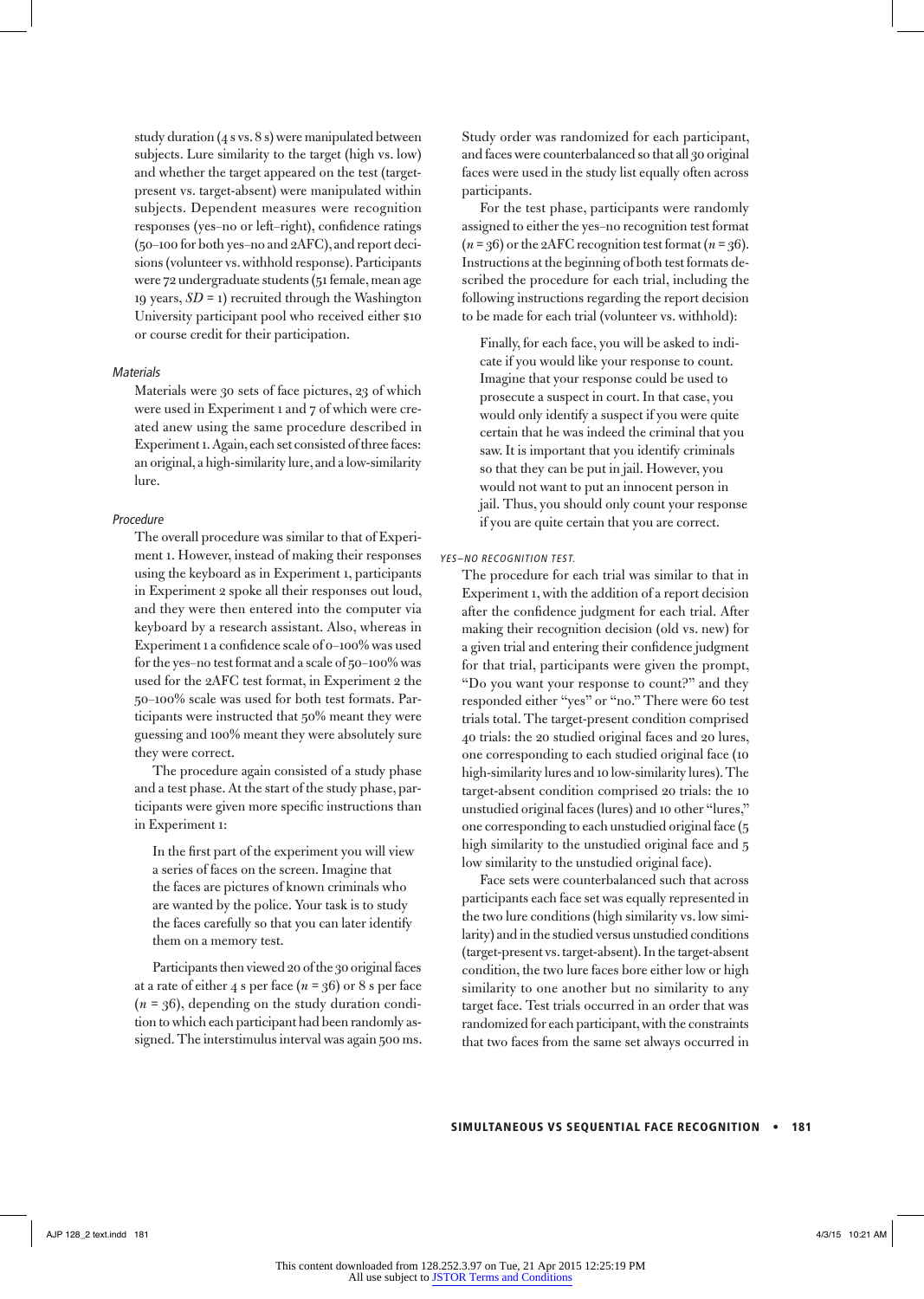different halves of the test, and the original face occurred before its corresponding lure face exactly half of the time. The mean lag between original faces and their corresponding lures was 28.6 intervening trials  $(SD = 10.9, \text{range } 0 - 57).$ 

2AFC RECOGNITION TEST.

As with the yes–no recognition test format, the procedure for each trial in the 2AFC recognition test format was the same as in Experiment 1, with the addition of the report decision after the confidence judgment for each trial. There were 30 trials in total. The target-present condition comprised 20 trials: 10 trials in which a studied original face was paired with its high-similarity lure and 10 trials in which a studied original face was paired with its low-similarity lure. The target-absent condition comprised 10 trials: 5 trials in which an unstudied original face (a lure) was paired with its high-similarity "lure" and 5 trials in which an unstudied original face was paired with its low-similarity "lure." Participants were informed that on some trials, neither of the faces would be ones that were studied but that they should pick one; however, in such cases they should choose to not have their response count (i.e., to withhold it) when they came to the report decision.

Face sets were counterbalanced such that across participants each face set was equally represented in the two lure conditions (high similarity vs. low similarity), in the studied versus unstudied conditions (target present vs. target absent), and in the position of the original face (left vs. right). In the target-absent condition, the two lure faces bore either low or high similarity to one another but no similarity to any target face. Test trials occurred in an order that was randomized for each participant, and in exactly half of the trials the original face (whether studied or unstudied) was on the left side.

Note that for both yes–no and 2AFC test formats, two faces were tested from all face sets, including the 20 sets for which the original face was studied and the 10 sets that were not studied at all. We use the terms "target-present" and "target-absent" to refer to each pair of faces on the tests, regardless of whether they were tested simultaneously (2AFC) or sequentially (yes–no).

# RESULTS AND DISCUSSION

Collapsing across lure similarity, performance did not differ for the short versus the long presentation duration in the 2AFC test format,  $t(34) = 1.28, p = .210,$ 

*d* = 0.43, or in the yes–no test format,  $t(34) = 0.39$ ,  $p = .697, d = 0.13$ . Thus, for all subsequent analyses we collapse across presentation duration.

# Recognition Performance

We will first consider results from the target-present condition in one subsection and then results from the target-absent condition in a second subsection. Within each subsection we will separately consider what we call *full report performance* and *free report performance*. Full report performance includes all responses, regardless of participants' report decisions (volunteer vs. withhold), whereas free report performance includes only responses that participants decided to volunteer.

### Target-Present

Performance data from the target-present condition are shown in Table 3.

#### FULL REPORT PERFORMANCE.

Full report performance data are shown in the top third of Table 3. Using AUC as the dependent variable, we essentially replicated the main finding of Experiment 1 in that the 2AFC test led to greater discriminability than the yes–no test. This point was confirmed in a two-way mixed ANOVA that revealed a main effect for test format,  $F(1, 70) = 43.74$ , *MSE* = .019, *p* < .001,  $\hat{\omega}_p^2$  = .373. Performance was again better for items in the low-similarity condition versus the high-similarity condition,  $F(1, 70) = 50.42$ , *MSE* = .014,  $p < .001$ ,  $\hat{\omega}_p^2 = .224$ . There was no reliable interaction between test format and lure similarity,  $F(1, 70) = 0.01$ .

#### FREE REPORT VOLUNTEER RATE.

Table 4 shows the means and standard deviations of the proportion of their responses that participants volunteered. In the target-present condition, participants in both test format conditions volunteered a greater proportion of their hits than their false alarms, suggesting that they had overall good insight into which of their responses were more likely to be correct. However, notice that this difference is quite diminished for high-similarity lures in the yes–no recognition test format. As anticipated in Experiment 1, the reason for this will become apparent when we consider confidence–accuracy relationships later in this *Results* section.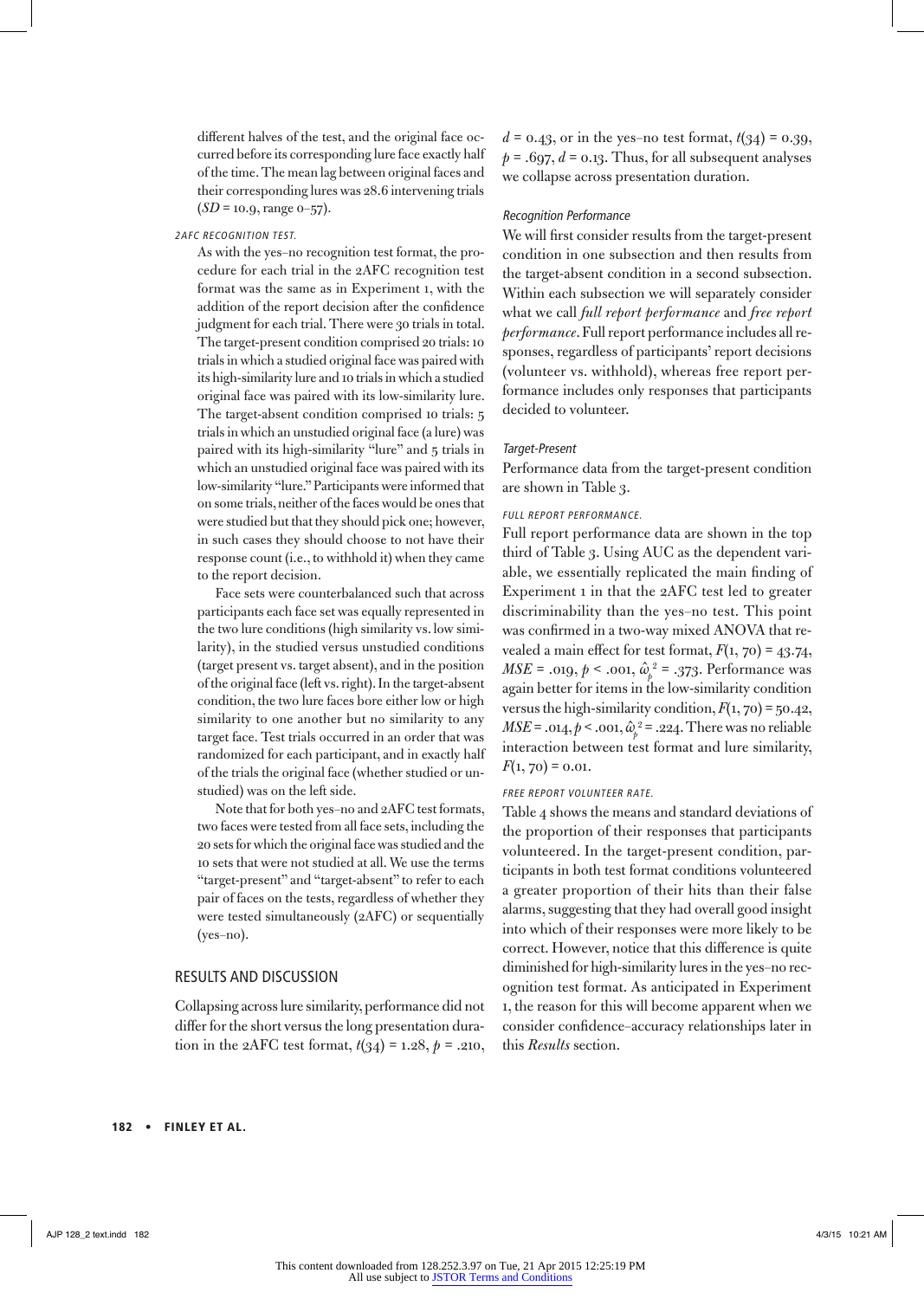| Report option × test format ×                        |                 |                  |            |            |
|------------------------------------------------------|-----------------|------------------|------------|------------|
| lure similarity                                      | <b>Hit rate</b> | False alarm rate | ď          | <b>AUC</b> |
| Full report (all responses)                          |                 |                  |            |            |
| Yes-no recognition                                   |                 |                  |            |            |
| Low similarity                                       | .61(.17)        | .22(.16)         | 1.16(0.76) | .72(.12)   |
| High similarity                                      | .61(.21)        | .49(.21)         | 0.36(0.61) | .58(.11)   |
| 2AFC recognition                                     |                 |                  |            |            |
| Low similarity                                       | .85(.12)        | .15(.12)         | 2.15(0.86) | .87(.10)   |
| High similarity                                      | .71(.17)        | .29(.17)         | 1.27(1.10) | .74(.16)   |
| Free report (volunteered<br>responses): input bound  |                 |                  |            |            |
| Yes-no recognition                                   |                 |                  |            |            |
| Low similarity                                       | .37(.18)        | .06(.08)         | 1.01(0.63) | .65(.10)   |
| <b>High similarity</b>                               | .34(.19)        | .22(.14)         | 0.34(0.48) | .56(.09)   |
| 2AFC recognition                                     |                 |                  |            |            |
| Low similarity                                       | .61(.20)        | .04(.06)         | 1.81(0.67) | .78(.11)   |
| <b>High similarity</b>                               | .49(.16)        | .15(.14)         | 1.08(0.77) | .68(.12)   |
| Free report (volunteered<br>responses): output bound |                 |                  |            |            |
| Yes-no recognition                                   |                 |                  |            |            |
| Low similarity                                       | .75(.21)        | .18(.24)         | 1.39(0.74) | .79(.16)   |
| High similarity                                      | .73(.31)        | .54(.29)         | 0.44(0.65) | .60(.18)   |
| 2AFC recognition                                     |                 |                  |            |            |
| Low similarity                                       | .93(.10)        | .07(.10)         | 2.42(0.60) | .94(.09)   |
| <b>High similarity</b>                               | .78(.18)        | .22(.18)         | 1.52(1.00) | .80(.17)   |

TABLE 4. Mean (SD) of Proportion of Responses Volunteered in Experiment 2

|                                         | Target present |             |                     | Target absent |                     |  |
|-----------------------------------------|----------------|-------------|---------------------|---------------|---------------------|--|
| Test format $\times$<br>lure similarity | All responses  | <b>Hits</b> | <b>False alarms</b> | All responses | <b>False alarms</b> |  |
| Yes-no recognition                      |                |             |                     |               |                     |  |
| Low similarity                          | .47 (.19)      | .61(.25)    | .23(.28)            | .53(.25)      | .40(.32)            |  |
| High similarity                         | .44 (.16)      | .53(.27)    | .50(.30)            | .45(.21)      | .32(.31)            |  |
| 2AFC recognition                        |                |             |                     |               |                     |  |
| Low similarity                          | .65(.20)       | .72(.20)    | .32(.38)            | .24(.26)      |                     |  |
| High similarity                         | .65(.17)       | .70(0.18)   | .52(.33)            | .28(.23)      |                     |  |

Note. The "All responses" columns show the overall rate of volunteering calculated across all the types of responses possible for a given condition: for target-present yes–no: hits, misses, correct rejections, and false alarms; for target-present 2AFC: hits and false alarms; for target-absent yes–no: correct rejections and false alarms; for target-absent 2AFC: false alarms. False alarms were the only type of response possible in targetabsent 2AFC, so the "All responses" and "False alarms" columns are combined in that case. 2AFC = 2-alternative forced choice.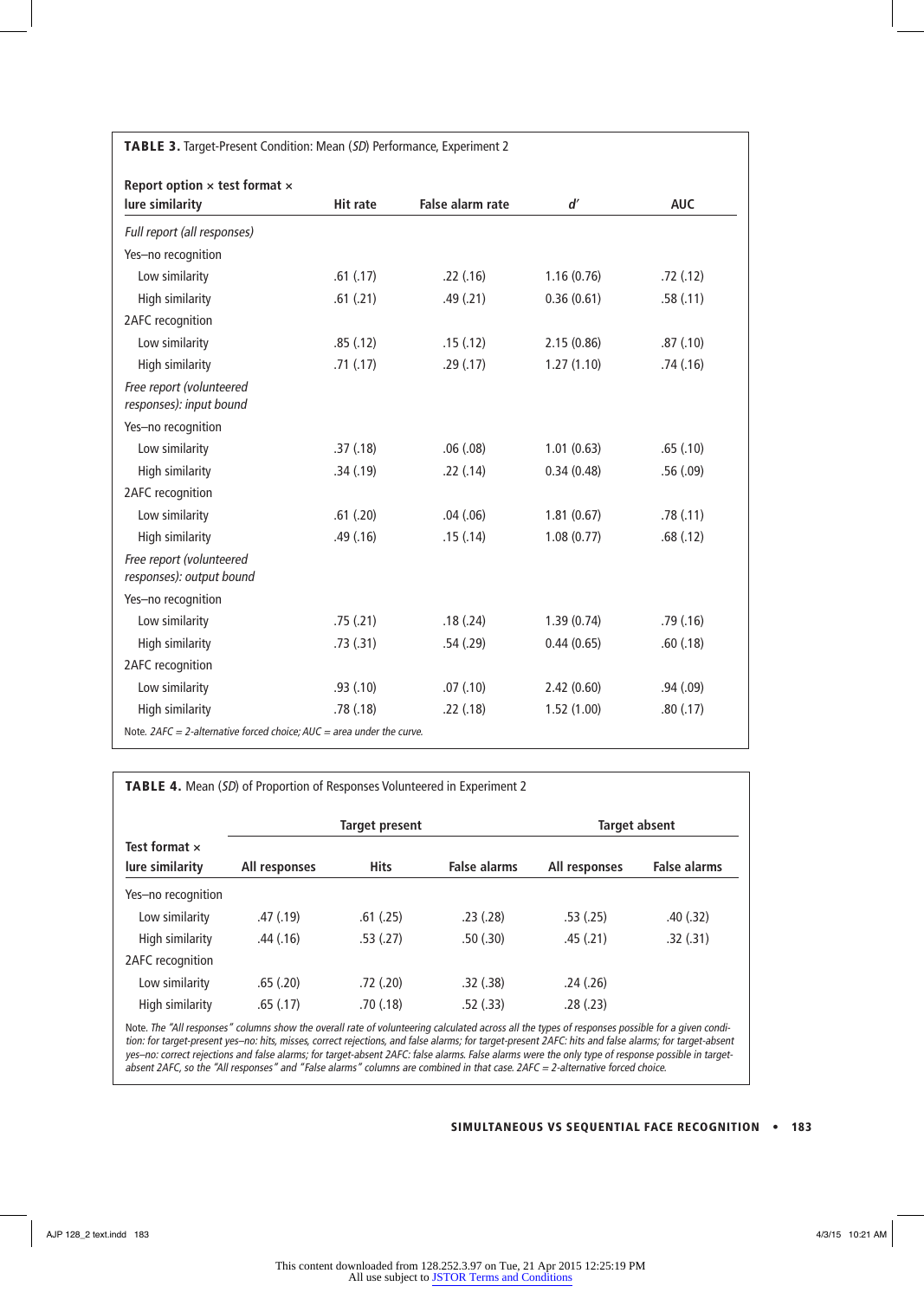## FREE REPORT PERFORMANCE.

In free report, there are two possible ways to evaluate memory performance: input bound ("quantity") and output bound ("accuracy").<sup>4</sup> Input-bound performance is typically calculated as the proportion of total trials on which a participant responded correctly and volunteered for that response to count. Outputbound performance is typically calculated as the proportion of a participant's volunteered responses that were in fact correct. For comparison to full report performance, we will focus our analyses here on inputbound free report performance. We will make use of the output-bound free report performance when we consider metacognition later in this *Results* section.

For the sake of clarity, we will provide an example of how we calculate performance measures for full report, free report input bound, and free report output bound. For yes–no recognition, there were 10 test trials that showed a studied (old) face in the high-similarity condition. Imagine that a participant correctly responded "yes" (old) on 7 of those 10 trials and incorrectly responded "no" (new) on 3 of those 10 trials. His *full report* hit rate for this condition would be 7/10 = .70. Imagine that he volunteered for 4 of his "yes" responses and 1 of his "no" responses to be counted. His free report input-bound hit rate for this condition would be  $4/10 = .40$ . His free report output-bound hit rate for this condition would be 4/  $(4 + 1) = .80$ . The same basic approach to calculation applies in the case of false alarms and in the case of the 2AFC test format.

Input-bound free report data are shown in the middle third of Table 3. Once again, we find that 2AFC tests provide better discrimination than the yes–no test. Using AUC as the dependent variable, we conducted a three-way mixed ANOVA (report option × test format × lure similarity). Performance was again better for the 2AFC test format than for the yes–no test format, *F*(1, 70) = 47.81, *MSE* = .030,  $p < .001$ ,  $\hat{\omega}_p^2 = .394$ . Performance was also better for items in the low-similarity condition than in the highsimilarity condition, *F*(1, 70) = 55.29, *MSE* = .019,  $p < .001, \hat{\omega}_p^2 = .227$ . Finally, performance was better for full report versus free report responding by the input-bound scoring criterion,  $F(1, 70) = 67.45$ , *MSE* = .004,  $p \leq .001$ ,  $\hat{\omega}_p^2 = .091$ . The only significant interaction was report option × lure similarity, *F*(1, 70) = 7.29, *MSE* = .004, *p* = .009,  $\hat{\omega}_p^2$  = .009 (the effect of lure similarity was slightly smaller under

184 · FINLEY ET AL.

free report but in the same direction). Overall, results showed the same pattern of performance as in Experiment 1, even when we allowed participants to volunteer or withhold their responses.

#### Target Absent

Performance data from the target-absent condition are shown in Table 5. The measures *d*′ and AUC were calculated using the hit rates from the target-present condition (Table 3) and the false alarm rates from the target-absent condition. Note that *lure similarity* in the target-absent condition refers to the similarity of the two lure faces *to each other*; the two lures were not at all similar to any studied targets.

#### FULL REPORT PERFORMANCE.

Full report performance data for the target-absent condition are shown in the upper half of Table 5. For yes–no recognition, AUC performance was better for items in the low-similarity condition than in the highsimilarity condition, although the difference was not statistically significant,  $t(35) = 1.47, p = .151, d = 0.25$ . We could not examine full report performance for 2AFC in the target-absent condition in this experiment because the procedure forced participants to choose one face or the other, even though neither had been studied, yielding a false alarm rate of 1. Experiment 3 will add an appropriate "neither" option that will allow us to analyze 2AFC full report target-absent performance.

#### FREE REPORT PERFORMANCE.

Free report performance data (input bound) for the target-absent condition are shown in the lower half of Table 5. Using AUC as the dependent variable, we conducted a two-way mixed ANOVA (test format × lure similarity). Performance was slightly better for the 2AFC test format than for the yes–no test format,  $F(1, 70) = 4.80, MSE = .022, p = .032, \hat{\omega}_{p}^{2} = .051.$ Performance was again better for items in the lowsimilarity condition than in the high-similarity condition,  $F(1, 70) = 8.94$ ,  $MSE = .010$ ,  $p = .004$ ,  $\hat{\omega}_p^2$  = .034, and there was no significant interaction,  $F(1, 70) = 2.07, MSE = .010, p = .155, \hat{\omega}_p^2 = .005.$ 

Interestingly, the target-absent free reported false alarm rate (collapsed across lure similarity) was reliably lower for the yes–no test format than for the 2AFC test format,  $t(70) = 3.91, p \le 0.001, d = 0.92,$  and apparent reversal of the pattern in the target-present case. However, keep in mind that unlike the yes–no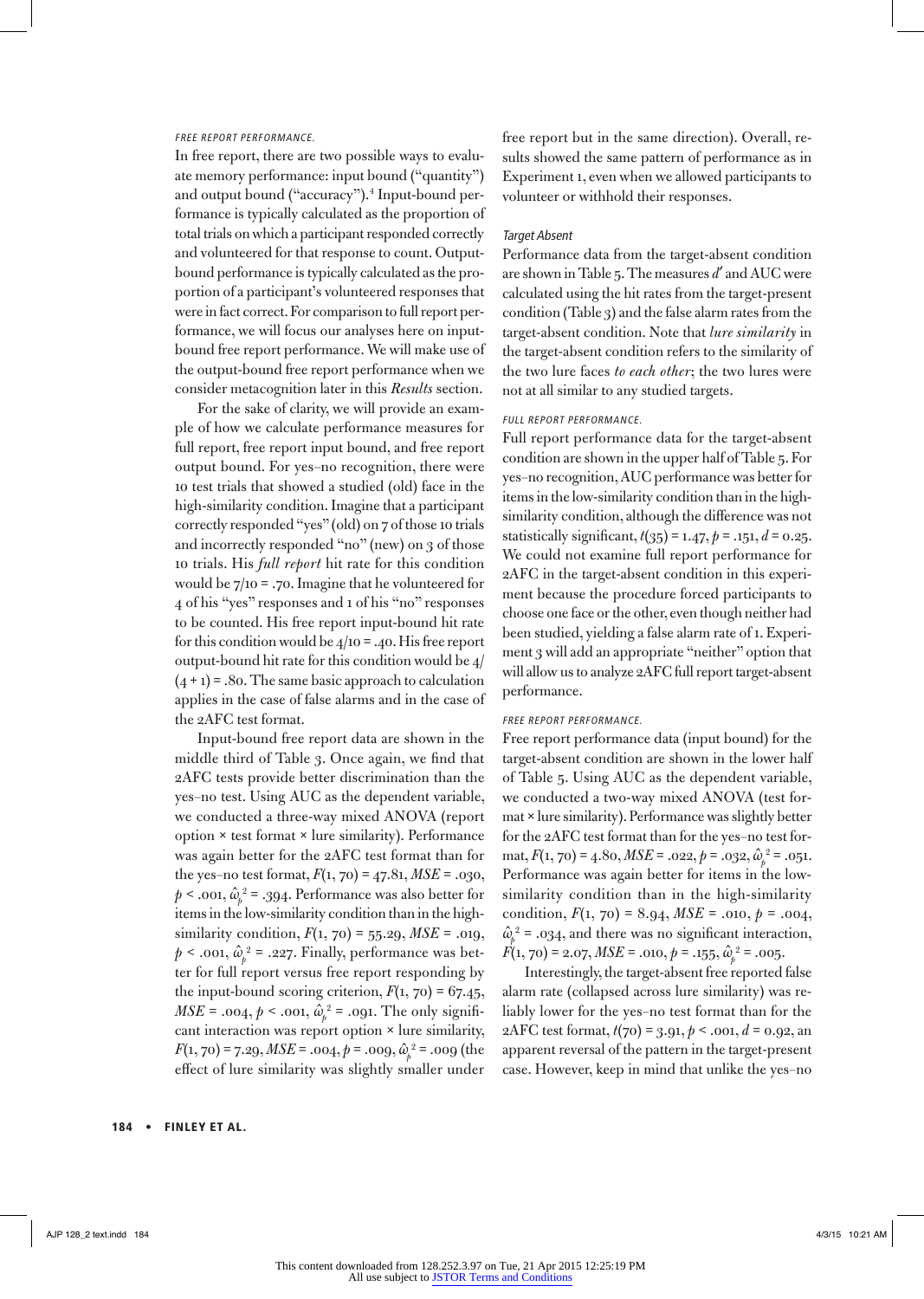| Report option $\times$                              |             | <b>Experiment 2</b> |            |                    | <b>Experiment 3</b> |            |
|-----------------------------------------------------|-------------|---------------------|------------|--------------------|---------------------|------------|
| test format $\times$                                | False alarm |                     |            | <b>False alarm</b> |                     |            |
| lure similarity                                     | rate        | ď                   | <b>AUC</b> | rate               | ď                   | <b>AUC</b> |
| Full report (all responses)                         |             |                     |            |                    |                     |            |
| Yes-no recognition                                  |             |                     |            |                    |                     |            |
| Low similarity                                      | .24(.17)    | 1.10(0.84)          | .71(.14)   | .07(.07)           | 1.68(0.55)          | .78(0.08)  |
| High similarity                                     | .33(.25)    | 0.84(1.16)          | .66(.21)   | .11(.11)           | 1.57(0.74)          | .76(.11)   |
| 2AFC recognition                                    |             |                     |            |                    |                     |            |
| Low similarity                                      | 1(0)        | n/a                 | n/a        | .33(.28)           | 1.02(0.94)          | .73(.17)   |
| High similarity                                     | 1(0)        | n/a                 | n/a        | .38(.28)           | .66(0.88)           | .65(.15)   |
| Free report (volunteered<br>responses): input bound |             |                     |            |                    |                     |            |
| Yes-no recognition                                  |             |                     |            |                    |                     |            |
| Low similarity                                      | .10(.11)    | 0.90(0.71)          | .64(.11)   | .02(.04)           | 1.41(0.56)          | .72(.10)   |
| High similarity                                     | .12(.15)    | 0.73(0.95)          | .61(.15)   | .04(.07)           | 1.21(0.55)          | .68(.09)   |
| 2AFC recognition                                    |             |                     |            |                    |                     |            |
| Low similarity                                      | .24(.26)    | 1.00(0.78)          | .72(.13)   | .14(.20)           | 0.91(0.87)          | .68(.16)   |
| <b>High similarity</b>                              | .28(.23)    | 0.57(0.62)          | .64(.11)   | .10(.14)           | 0.58(0.67)          | .63(.11)   |

for full report 2AFC because participants were forced to choose between 2 unstudied faces. Lure similarity in the target-absent condition refers to the similarity of the 2 lure faces to each other; the 2 lures were not at all similar to any studied targets. 2AFC = 2-alternative forced choice;  $AUC = area$  under the curve.

case, participants in the 2AFC target-absent case were required to guess a response even though they may have known that both were incorrect. It may well be that the process of forcing participants to respond makes them more likely to falsely believe later that their response is correct (e.g., Ackil & Zaragoza, 1998; Roediger, Jacoby, & McDermott, 1996). In Experiment 3, we sought to replicate this finding with an improved procedure for 2AFC target-absent trials (i.e., the inclusion of a "neither" option so that participants were not forced to respond).

## METACOGNITION.

Table 2 shows the mean confidence–accuracy gamma correlations. For the 2AFC test format, target-absent trials were excluded because participants did not have the option of responding accurately on those trials. Other than that, correlations were calculated using data from all responses (i.e., disregarding volunteer– withhold report decisions). As in Experiment 1, the correlations were positive in every condition except for high-similarity lures in the yes–no test format, where the correlation was again negative (though not reaching statistical significance this time),  $t(34) = 1.07$ , *p* = .291. To examine the performance consequences of this pattern of correlations, we turn to output-bound free report measures, shown in the bottom third of Table 3. Assuming that participants' decisions to volunteer or withhold their responses were based at least in part on their confidence, their metacognitive resolution should be related to their output-bound free report memory performance. That is, if their metacognitive resolution is positive, then they should be more likely to withhold erroneous responses and thus increase their performance compared with the full report measures. And indeed, comparing the outputbound free report data in the bottom third of Table 3 (target-present condition) with the full report data in the top third of Table 3, we see that strategically withholding responses improved performance in every case *except* for the false alarm rate in yes–no recognition for the target-present high-similarity condition,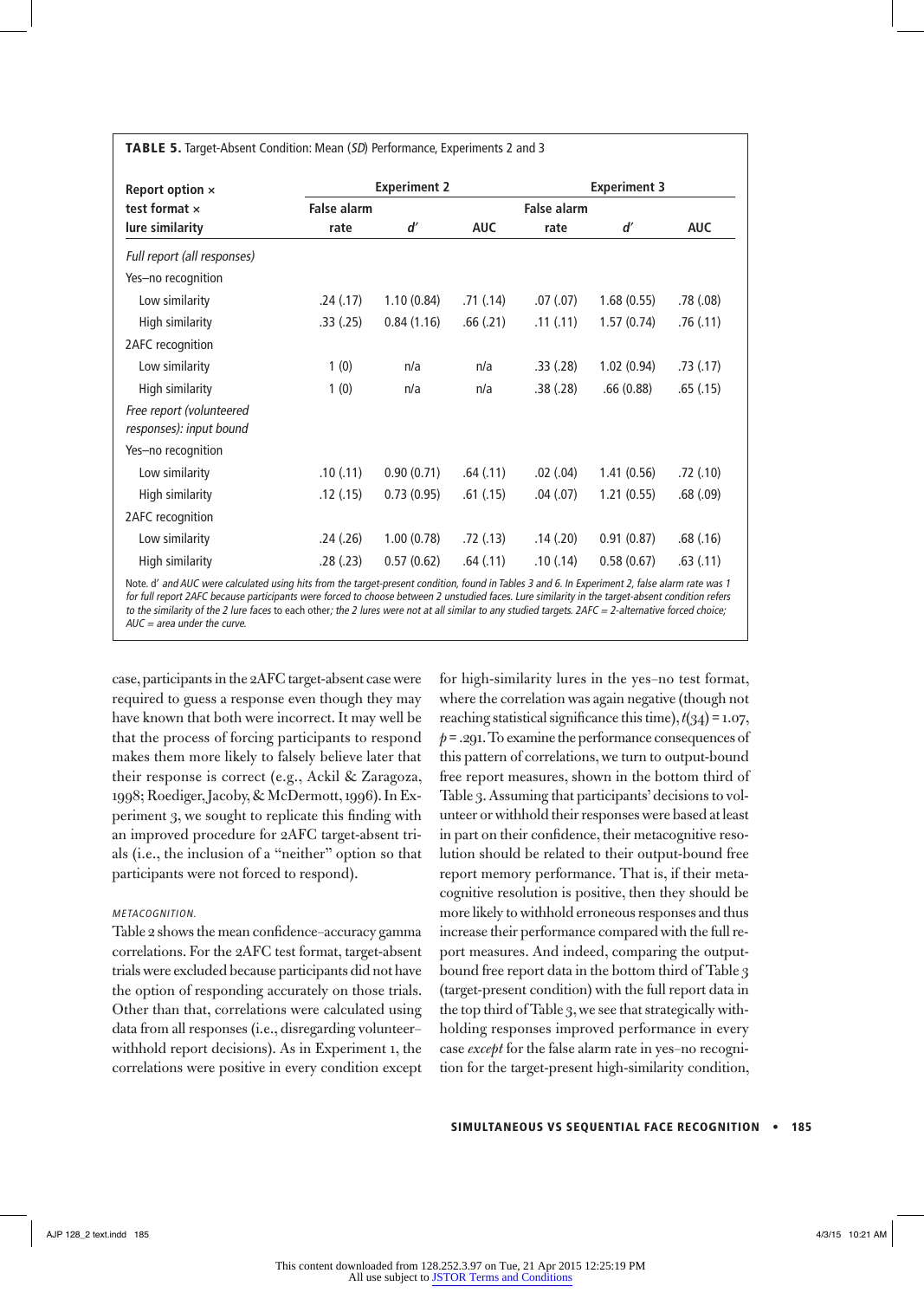which *increased* from .49 to .54 while the comparable false alarm rate in 2AFC recognition decreased from .29 to .22. This interaction was statistically significant,  $t(69) = 2.35, p = .022, d = 0.56$ . It appears that a face highly similar to one studied previously gives rise to high-confidence false alarms when that face is viewed in isolation (yes–no) but not when it is viewed alongside the actually studied face (2AFC).

# EXPERIMENT 3

In Experiment 2 we found that the advantage for 2AFC judgments over yes–no judgments extended to free report performance. However, we were unable to adequately assess whether the advantage extended to a target-absent condition, because participants were not given the option to respond correctly to targetabsent trials in the 2AFC test format (i.e., they were forced to select one or the other of the faces even when neither had been studied). The main new feature introduced in Experiment 3 was the addition of a "neither" response option in the 2AFC test format, so that participants could respond correctly to target-absent trials. Note that although the addition of a "neither" option technically renders this test format not two-alternative forced-choice in the strict traditional sense, we nevertheless maintain the term *2AFC* for the sake of convenience and consistency with the first two experiments.

### METHOD

#### Design and Participants

The experiment used a 2 (test format)  $\times$  2 (lure similarity)  $\times$  2 (target presence or absence) design. Test format (yes–no vs. 2AFC) was manipulated between subjects. Lure similarity to the target (high vs. low) and target presence on test (target-present vs. target-absent) were manipulated within subjects. The study duration manipulation used in Experiment 2 was dropped, because it had no effect in that experiment. Dependent measures were recognition responses (yes–no or left, right, or neither), confidence ratings (0–100 for both yes–no and 2AFC test formats), and report decisions (volunteer vs. withhold response). Participants were 50 undergraduate students (30 female, 1 unspecified, mean age 19 years, *SD* = 1) recruited through the Washington University participant pool who received either \$10 or course credit for their participation.

#### 186 · FINLEY ET AL.

**Materials** 

Materials were the same 30 face sets used in Experiment 2.

## Procedure

All participants in Experiment 3 were tested individually on computers programmed with Adobe Flash (Weinstein, 2012). Participants made their responses using the computer mouse to click on-screen buttons for recognition responses and report decisions and to click an on-screen slider for confidence values. Also, whereas in Experiment 2 a confidence scale of 50–100% was used for the both test formats, in Experiment 3 a 0–100% scale was used for both test formats. Participants were instructed that 0% meant they were purely guessing, and 100% meant they were absolutely sure they were correct.

The procedure again consisted of a study phase and a test phase. At the start of the study phase, participants were instructed that they would view a series of faces that they should imagine are pictures of criminals who have committed crimes around town. They were instructed that their task would be to study the faces carefully so that they could later help the police identify these criminals on a memory test. Participants viewed 20 of the 30 original faces at a rate of 4 s per face with a 500-ms interstimulus interval. Which particular faces were presented, and in what order, was randomized anew for each participant.

The composition of the tests, for both test formats, was the same as in Experiment 2, with the exception that randomization was used instead of counterbalancing. In the yes–no test the mean lag between original faces and their corresponding lures was 18.8 intervening trials (*SD* = 13.6, range 0–57). In the 2AFC test, a "neither" button was added on the screen between the "left" and "right" response buttons. Note that a "neither" response is analogous to rejecting the lineup in an eyewitness identification task. Participants were given the following instructions at the start of the test phase:

Now you will complete a memory test for the faces that you studied. Imagine that the police have found a number of people who may have committed crimes. Some of these people are criminals, and some of them are innocent. The police need you to help identify which faces belong to the real criminals that you studied earlier.

[Yes/No] You will see a face on the screen and you will decide if you studied that face ear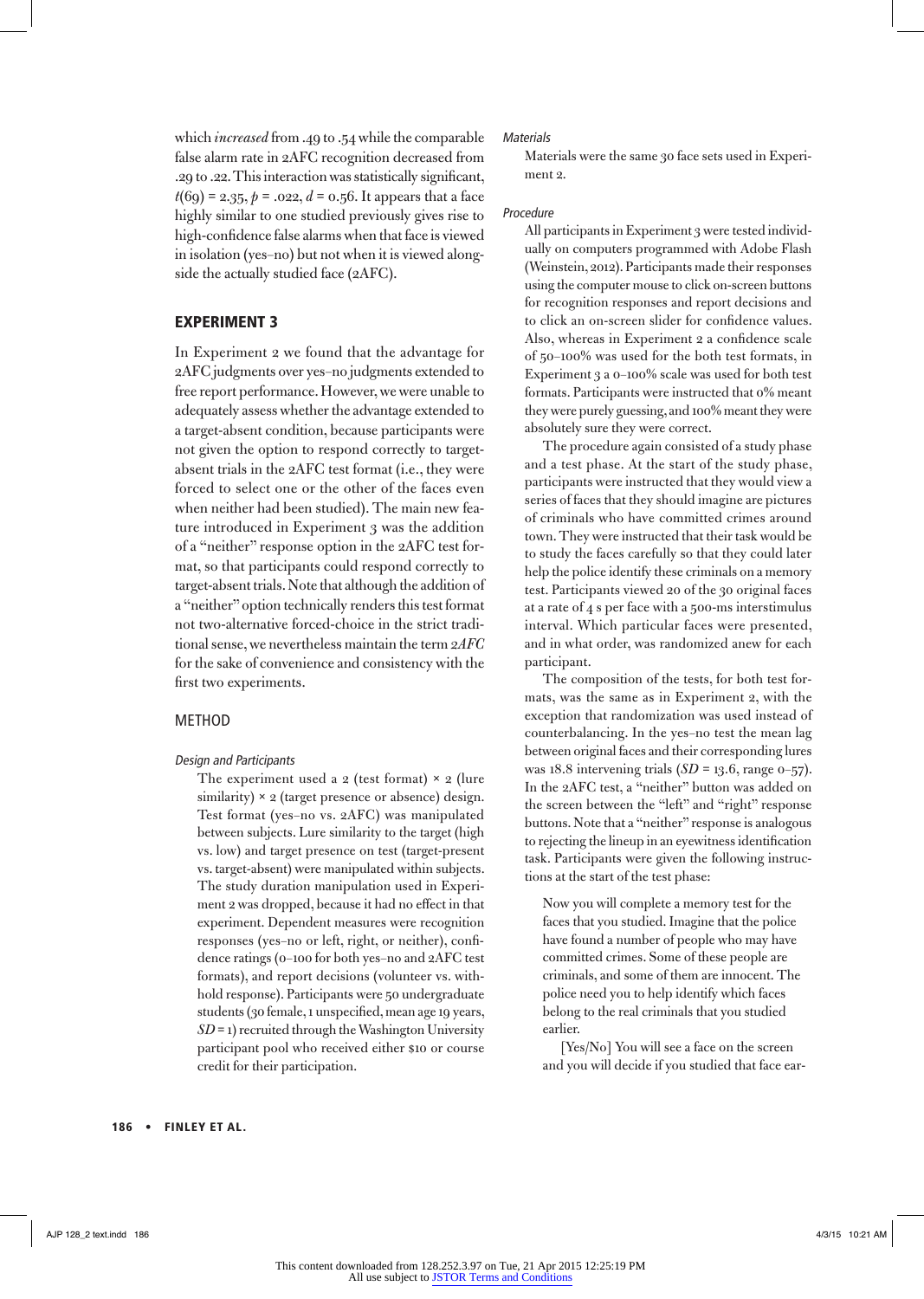lier. You will click a button to indicate that you did or did not study that face earlier.

[2AFC] You will see two faces on the screen and you will decide which one of them (if any) you studied earlier. You will click the button below the face you studied earlier, or a button indicating that neither were studied earlier.

Then, you will use a slider to rate your confidence in your answer, on a scale of 0% to 100%, where 0% means that you are purely guessing and 100% means that you are absolutely sure you are correct.

Finally, you will decide whether or not to officially report your answer to the police. Imagine that if you choose to report, your testimony will be used in a court of law. If you report that the person is a previously-studied criminal, he will likely be sent to jail for many years. If you

report that the person is NOT a previouslystudied criminal, he will likely go free. You will click a button to indicate whether you want to report your answer or not report your answer.

# RESULTS AND DISCUSSION

#### Recognition Performance

Note that for the two-alternative test format, a "neither" response constituted either a miss in targetpresent trials or a correct rejection in target-absent trials, and thus such responses do not contribute to the calculation of hit rate, false alarm rate, *d*′, or AUC.

# Target Present

Performance data from the target-present condition are shown in Table 6.

| TABLE 6. Target-Present Condition: Mean (SD) Performance, Experiment 3  |                 |               |            |            |  |  |
|-------------------------------------------------------------------------|-----------------|---------------|------------|------------|--|--|
|                                                                         | False alarm     |               |            |            |  |  |
| Report option $\times$ test format $\times$ lure similarity             | <b>Hit rate</b> | rate          | ď          | <b>AUC</b> |  |  |
| Full report (all responses)                                             |                 |               |            |            |  |  |
| Yes-no recognition                                                      |                 |               |            |            |  |  |
| Low similarity                                                          | .60(.16)        | .14(.12)      | 1.42(0.56) | .75(.09)   |  |  |
| <b>High similarity</b>                                                  | .62(.18)        | .35(.14)      | 0.76(0.66) | .65(.12)   |  |  |
| 2AFC recognition                                                        |                 |               |            |            |  |  |
| Low similarity                                                          | .70(.16)        | .06(.07)      | 1.97(0.62) | .83(.09)   |  |  |
| High similarity                                                         | .62(.15)        | .16(.14)      | 1.39(0.78) | .74(.12)   |  |  |
| Free report (volunteered responses): input bound                        |                 |               |            |            |  |  |
| Yes-no recognition                                                      |                 |               |            |            |  |  |
| Low similarity                                                          | .45(.21)        | .06(.10)      | 1.25(0.53) | .70(.10)   |  |  |
| High similarity                                                         | .40(.20)        | .20(.17)      | 0.66(0.63) | .61(.10)   |  |  |
| 2AFC recognition                                                        |                 |               |            |            |  |  |
| Low similarity                                                          | .49(0.23)       | $.02$ $(.04)$ | 1.54(0.71) | .74(.12)   |  |  |
| <b>High similarity</b>                                                  | .35(.22)        | .05(.07)      | 0.99(0.65) | .65(.11)   |  |  |
| Free report (volunteered responses): output bound                       |                 |               |            |            |  |  |
| Yes-no recognition                                                      |                 |               |            |            |  |  |
| Low similarity                                                          | .73(.25)        | .12(.23)      | 1.66(0.66) | .82(.13)   |  |  |
| High similarity                                                         | .71(.25)        | .45(.35)      | 0.77(0.60) | .65(.19)   |  |  |
| 2AFC recognition                                                        |                 |               |            |            |  |  |
| Low similarity                                                          | .83(.21)        | .03(.05)      | 2.11(0.69) | .90(0.12)  |  |  |
| High similarity                                                         | .80(.21)        | .10(.13)      | 1.34(0.87) | .86(.14)   |  |  |
| Note. 2AFC = 2-alternative forced choice; $AUC = area$ under the curve. |                 |               |            |            |  |  |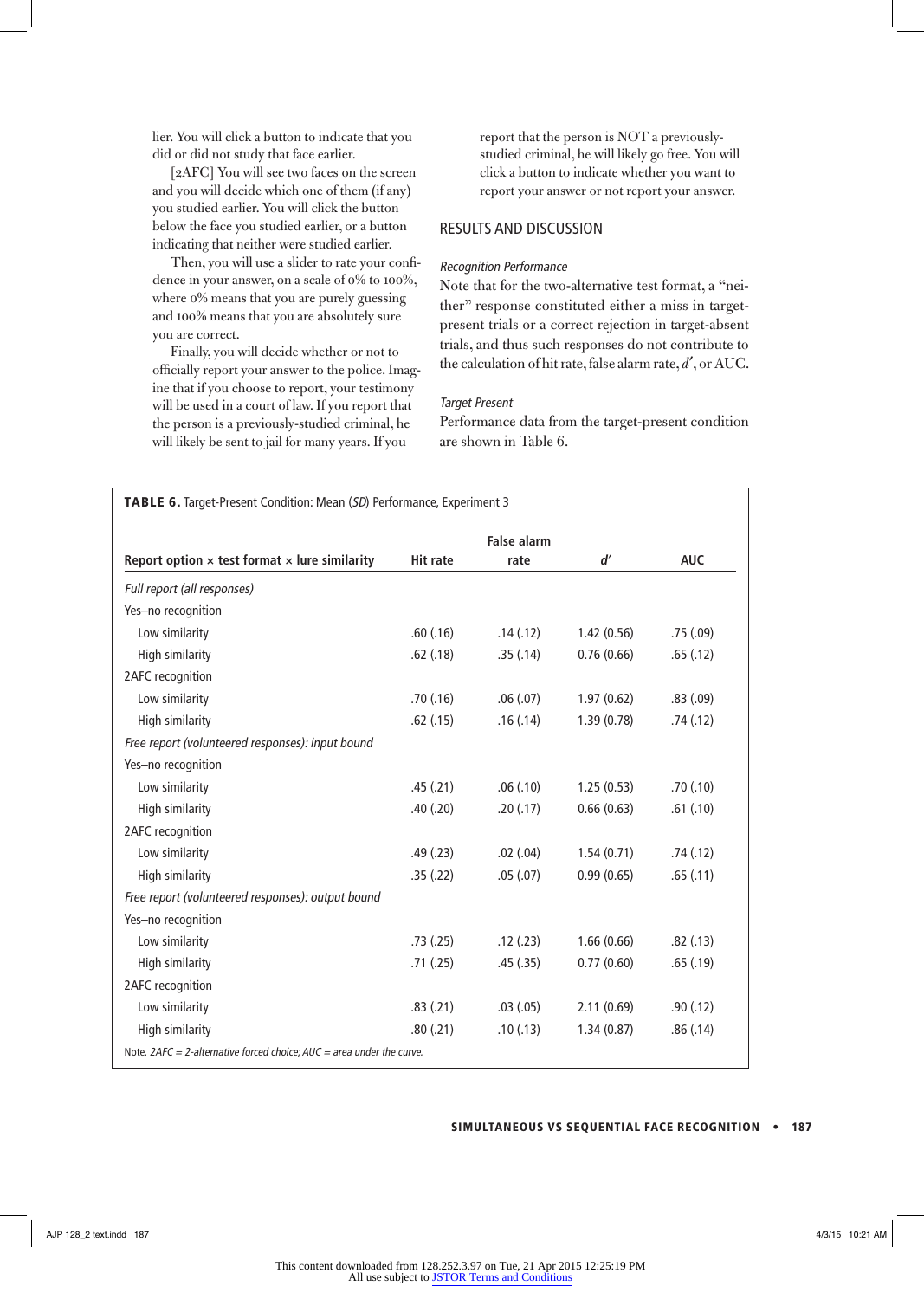# FULL REPORT PERFORMANCE.

Full report performance data are shown in the top third of Table 6. Using AUC as the dependent measure, a two-way mixed ANOVA revealed that performance was again better for the 2AFC test format than for the yes–no test format,  $F(1, 48) = 12.22, MSE = .015$ ,  $p = .001, \hat{\omega}_p^2 = .183$ . Performance was also again better when targets were accompanied by low-similarity lures than by high-similarity lures,  $F(1, 48) = 25.92$ , *MSE* = .008,  $p < .001$ ,  $\hat{\omega}_p^2 = .151$ . There was no reliable interaction between test format and lure similarity,  $F(1, 48) = 0.22$ .

### FREE REPORT VOLUNTEER RATE.

Table 7 shows the means and standard deviations of the proportion of their responses that participants volunteered. As in Experiment 2, in the target-present condition participants volunteered a greater proportion of their hits than their false alarms. Note that in the target-absent condition, the volunteer rate for false alarms was practically identical across test formats. That is, given that a participant had just made a false alarm, the participant was equally likely to volunteer that response whether she or he was in the yes–no or the 2AFC test format condition. However, just how many false alarms were made in the first place for the two test formats will be revealed when we consider free report performance.

#### FREE REPORT PERFORMANCE.

Input-bound free report performance was calculated as in Experiment 2. These data are shown in the middle third of Table 6. Using AUC as the dependent measure, we essentially replicated the results of Experiments 1 and 2. We conducted a three-way mixed ANOVA (report option × test format × lure similarity). Performance was again better for the 2AFC test format versus the yes–no test format,  $F(1, 48) = 6.84$ , *MSE* = .029, p = .012,  $\hat{\omega}_p^2$  = .104. Performance was again better for items in the low-similarity condition than for the high-similarity condition,  $F(1, 48) = 30.54$ , *MSE* = .013, *p* < .001,  $\hat{\omega}_p^2$  = .159. Performance was better for full report than for free report responding, *F*(1, 48) = 63.66, *MSE* = .004, *p* < .001,  $\hat{\omega}_p^2$  = .127. The only significant interaction was report option × test format,  $F(1, 48) = 7.41, MSE = .004, p = .009, \hat{\omega}_p^2 = .014$ (the effect of test format was slightly smaller under free report, but in the same direction).

#### Target Absent

Performance data from the target-absent condition are shown in Table 5.

#### FULL REPORT PERFORMANCE.

Full report performance data for the target-absent condition are shown in the upper half of Table 5. Using AUC as the dependent variable, a two-way mixed ANOVA revealed that performance was worse for the 2AFC test format than for the yes–no test format, *F*(1, 48) = 6.95, *MSE* = .022, *p* = .011,  $\hat{\omega}_p^2$  = .107, because of the greater false alarm rate in the two-alternative test versus yes–no recognition when there was no target present, *t*(48) = 5.30, *p* < .001, *d* = 1.48. Note that

| <b>TABLE 7.</b> Mean (SD) of Proportion of Responses Volunteered, Experiment 3 |               |                |                     |               |              |  |  |  |
|--------------------------------------------------------------------------------|---------------|----------------|---------------------|---------------|--------------|--|--|--|
| Test format $\times$                                                           |               | Target present | Target absent       |               |              |  |  |  |
| lure similarity                                                                | All responses | <b>Hits</b>    | <b>False alarms</b> | All responses | False alarms |  |  |  |
| Yes-no recognition                                                             |               |                |                     |               |              |  |  |  |
| Low similarity                                                                 | .62(.24)      | .72(.25)       | .44(.46)            | .64(.25)      | .38(.45)     |  |  |  |
| High similarity                                                                | .56(.24)      | .66(.27)       | .54(.42)            | .52(.27)      | .37(.40)     |  |  |  |
| 2AFC recognition                                                               |               |                |                     |               |              |  |  |  |
| Low similarity                                                                 | .62(.27)      | .68(.26)       | .38(.49)            | .52 (.35)     | .38(.41)     |  |  |  |
| High similarity                                                                | .47(.29)      | .56(.30)       | .42(.44)            | .46 (.30)     | .37(.42)     |  |  |  |
|                                                                                |               |                |                     |               |              |  |  |  |

Note. The "All responses" columns show the overall rate of volunteering calculated across all the types of responses possible for a given condition: for target-present yes–no: hits, misses, correct rejections, and false alarms; for target-present 2AFC: hits, misses, and false alarms; for target-absent yes–no: correct rejections and false alarms; for target-absent 2AFC: correct rejections and false alarms. 2AFC = 2-alternative forced choice.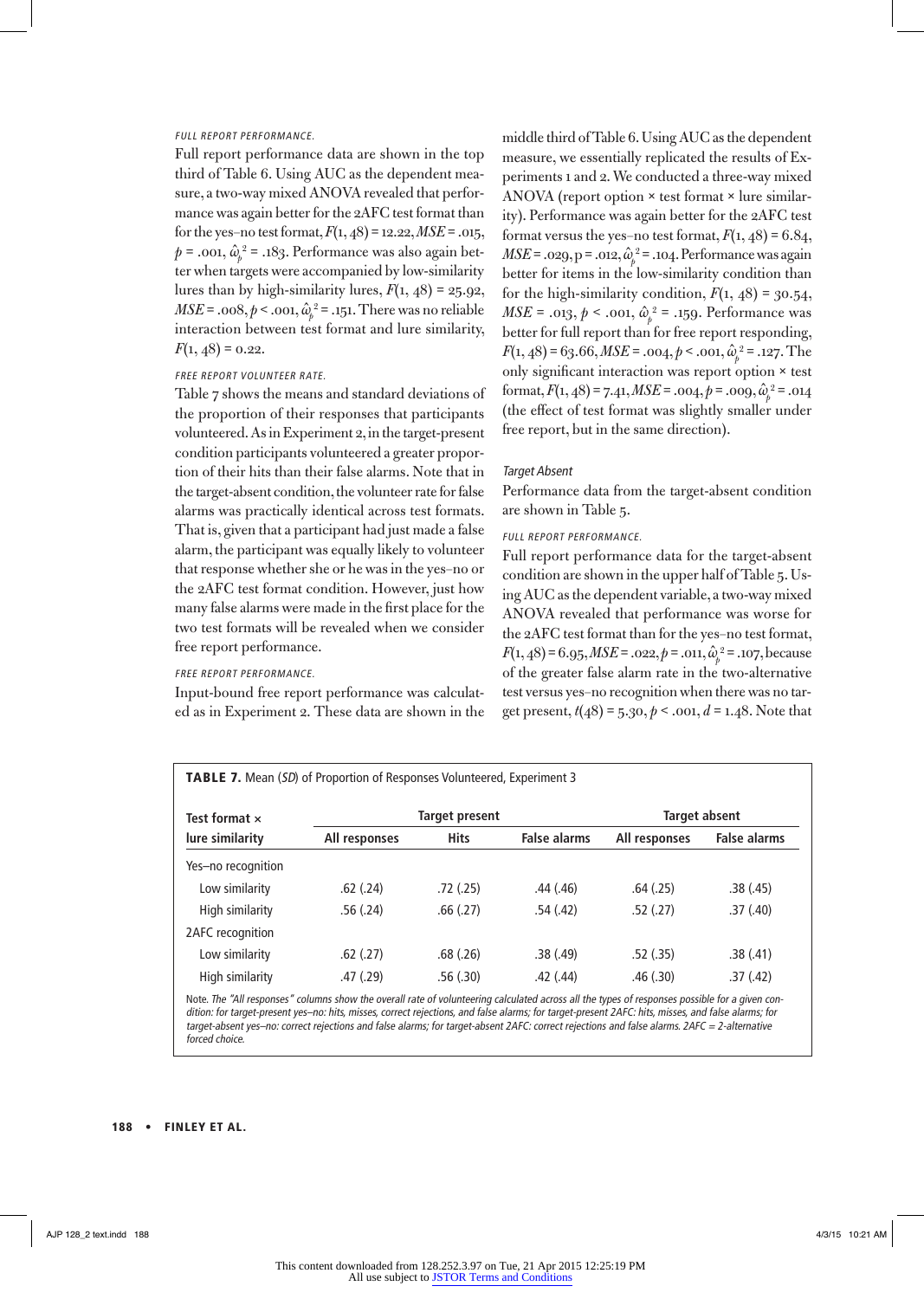this outcome occurred even though participants had the option to say "neither" (i.e., to reject the pair of lures). This striking reversal between the superiority of yes–no and the 2AFC test is clearly illustrated in Figure 2, in the false alarm rates for target present versus target absent. Performance was only marginally better for items in the low-similarity condition than in the high-similarity condition,  $F(1, 48) = 3.81$ , *MSE* = .015,  $p = .057$ ,  $\hat{\omega}_p^2 = .022$ . There was no reliable interaction between test format and lure similarity, *F*(1, 48) = 1.40, *MSE* = .015,  $p = .242$ ,  $\hat{\omega}_p^2 = .003$ .

# FREE REPORT PERFORMANCE.

Free report performance data (input-bound) for the target-absent condition are shown in the lower half of Table 5. Using AUC as the dependent measure, a three-way mixed ANOVA revealed that performance was again worse for the 2AFC test format than for the yes–no test format,  $F(1, 48) = 5.32, MSE = .036$ ,  $p = .025, \hat{\omega}_p^2 = .079$ , because of the high false alarm rates in 2AFC. Performance was again better for items in the low-similarity condition than in the highsimilarity condition,  $F(1, 48) = 4.54$ ,  $MSE = .023$ ,  $p = .038$ ,  $\hat{\omega}_p^2 = .027$ . Performance was better for full report than for free report scoring,  $F(1, 48) = 29.29$ , *MSE* = .005,  $p < .001$ ,  $\hat{\omega}_p^2 = .065$ . There were no significant three-way or two-way interactions.

The key finding here is that although the 2AFC test format yielded better performance than the yes–

no test format when a studied target was present, it yielded worse performance when both faces were new, and that allowing participants to strategically withhold responses did not change this pattern. Note specifically that the target-absent false alarm rates are higher for 2AFC than yes–no,  $t(48) = 3.16, p = .003$ ,  $d = 0.88$ , replicating the result from Experiment 2 even with the option provided for participants to respond "neither" in Experiment 3 in the full report condition.

# METACOGNITION.

Table 2 shows the mean confidence–accuracy gamma correlations. For the 2AFC test format, target-absent trials were excluded because there were too few observations per participant per cell (5) to calculate stable estimates of gamma separately from the targetpresent trials (Spellman, Bloomfield, & Bjork, 2008). Other than that, correlations were calculated using data from all responses (i.e., disregarding volunteer or withhold report decisions). As in Experiments 1 and 2, the correlation was again negative for highsimilarity lures in the yes–no test format, although not statistically significantly so,  $t(24) = 0.54$ ,  $p = .591$ . But the consistency of this null or negative correlation across all three experiments is nevertheless compelling in comparison to all other conditions. Furthermore, combining data from all three experiments for this particular cell yielded a mean correlation of –.11



FIGURE 2. Hit rate and false alarm rate comparing yes-no recognition with 2-alternative forced-choice (2AFC) recognition, as a function of lure similarity and target presence, Experiment 3. Data are full report (all responses). Error bars represent the pooled SE for the betweensubject comparison of yes–no and 2AFC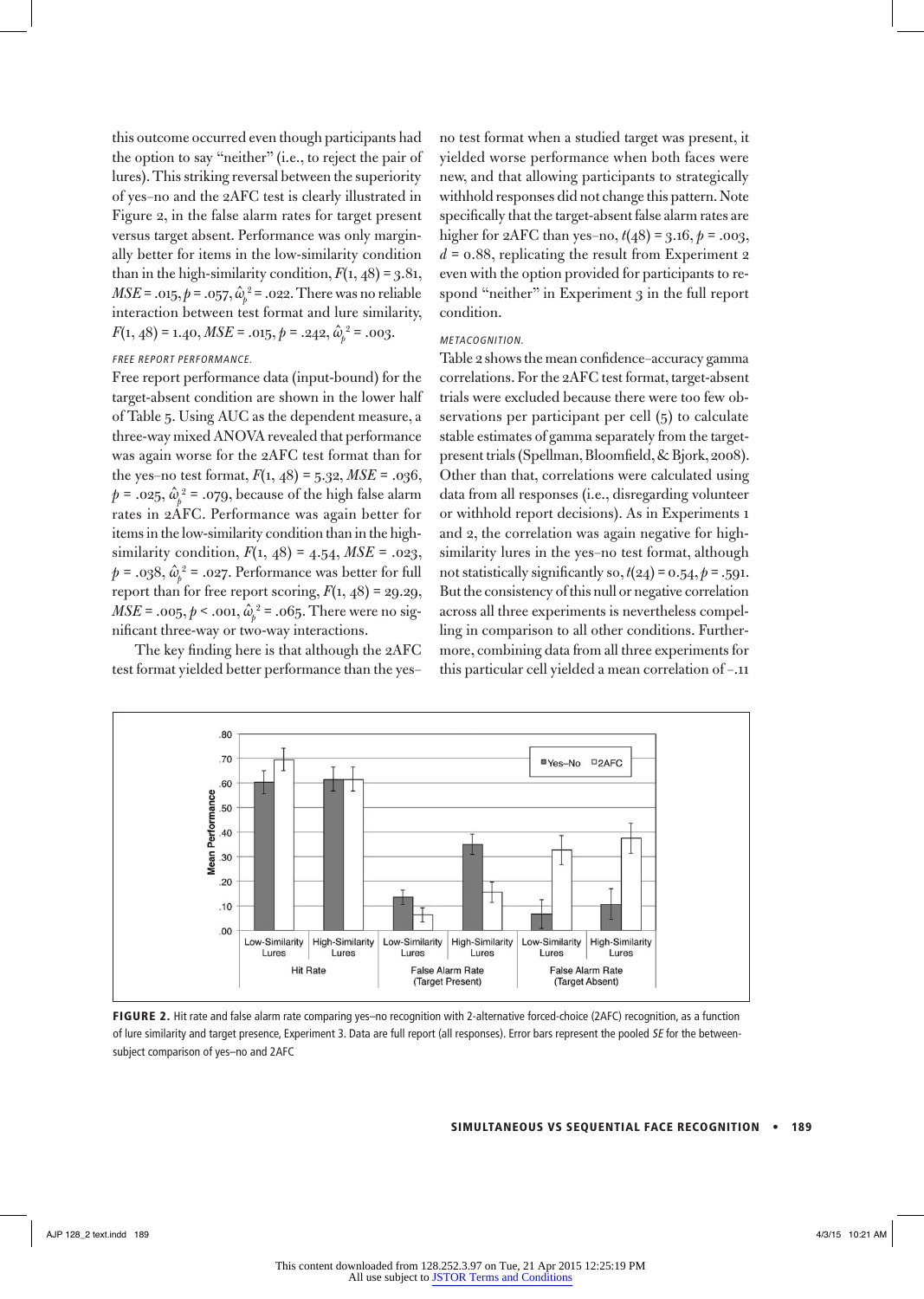$(SD = .52), t(79) = 1.94, p = .057,$  and also revealed that the correlation was negative for a majority of the participants for whom it could be calculated in this cell (45 out of 80). We can again evaluate the consequences of that negative resolution by comparing the output-bound free report data in the bottom third of Table 6 (target-present condition) with the full report data in the top third of Table 6. We again see that strategically withholding responses improved or did not change performance in every case except for the false alarm rate in yes–no recognition for the targetpresent high-similarity condition, which increased from .35 to .45 while the comparable false alarm rate in 2AFC recognition decreased from .16 to .10. This interaction was statistically significant,  $t(46) = 2.52$ ,  $p = .015, d = 0.73$ .

# GENERAL DISCUSSION

Four main findings emerged from our experiments. First, when a studied target was present among alternatives in the test, face recognition was superior in the simultaneous (2AFC) test format compared with the yes–no (sequential) test format in all three experiments. This outcome occurred under both full report and free report responding. Second, this pattern reversed when there was no target present in Experiment 3, despite the fact that participants could say that neither face was present (they could "reject" the choice). In addition, the button to respond "neither" was located on the computer screen between the left and right buttons used to make old responses, so the option was salient. Third, in target-present conditions, participants' confidence–accuracy resolution was positive in all circumstances except for high-similarity lures judged in isolation (yes–no recognition), which led to an increased output-bound false alarm rate in that condition. Fourth, permitting participants to withhold responses improved accuracy only under certain conditions. We discuss these findings in turn.

First, our finding that 2AFC tests yielded superior target-present discriminability to yes–no tests both conflicts with the prediction made by signal detection theory (Experiment 1) and concurs with the recent lineup experiments cited earlier. All three of our experiments confirmed this pattern. The top half of Figure 3 shows the mean ROC curves from the targetpresent condition in Experiment 3. The curves illustrate the substantial superiority of the simultaneous procedure in these experiments, whether lures were of low or high similarity to the target (left vs. right panel). This result adds to the debate questioning the wisdom of advising police departments to switch from simultaneous to sequential lineup procedures (Gronlund, Wixted, & Mickes, 2014).

The difference in performance between a simultaneous and sequential procedure may result from a difference in the basis for decisions used by participants in the two test formats. Wixted and Mickes (2014) proposed a diagnostic feature detection model of eyewitness identification to explain this result. Briefly, in lineup situations, eyewitnesses view multiple people who share some features in common (all fit the general verbal description given by the eyewitness) but others who are distinctive to the perpetrator (in a target-present lineup). In a simultaneous lineup, the eyewitness can view all the candidates and thus immediately discern that common features among them that can be discounted (e.g., if all have brown hair and brown eyes, that feature can be discounted). Thus they are more able to focus on distinctive features that might lead to accurate recognition. On the other hand, in the sequential lineup, with candidates presented one at a time, all features are possible candidates for distinctive features and, at least until near the end of the sequence, eyewitnesses may be cautious and fail to identify a suspect. This process of being cautious about the distinctive features in sequential presentations may account for the conservative criterion shift induced by sequential lineups. Because homing in on the correct distinctive features relevant to recognition is easier in the simultaneous lineup, greater accuracy of simultaneous lineups when targets are present is to be expected.

Yet what could explain our second main finding, that a simultaneous procedure was worse than a sequential procedure in the target-absent case in Experiment 3? This reversal is illustrated in the ROC curves shown in the bottom half of Figure 3. As just discussed, comparing the features of two faces seen at once is an effective way of determining which of the two was previously studied, if one of them was in fact previously studied. When both faces are new, it may be that the process of comparing the two faces gives rise to an inappropriate feeling of familiarity.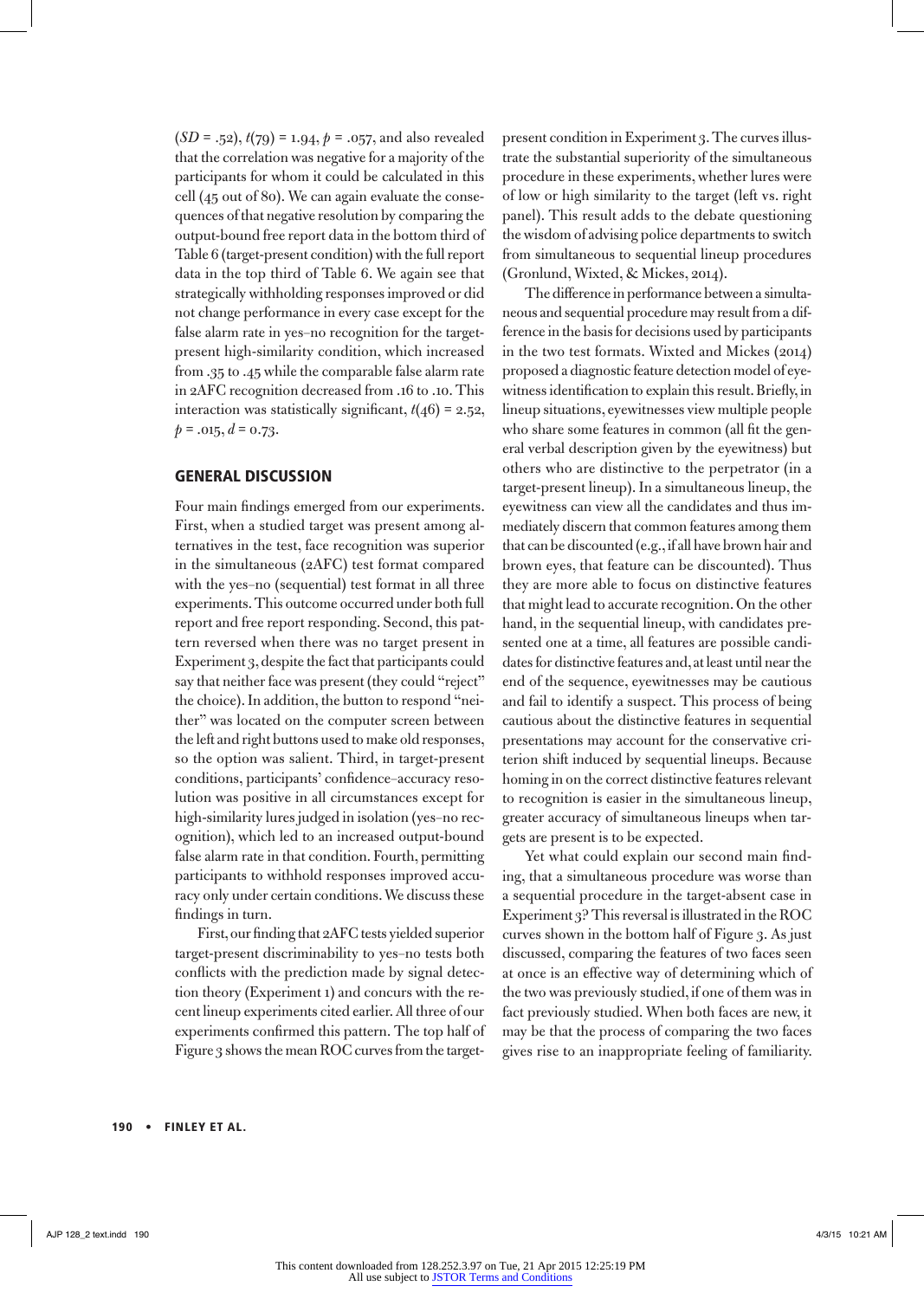

FIGURE 3. Receiver operating characteristics averaged across participants, comparing yes-no recognition with 2-alternative forced-choice (2AFC) recognition, as a function of lure similarity to target (low vs. high) and target presence (present vs. absent), Experiment 3. Data are full report (all responses). Italicized numbers are the mean area under the curve

Keep in mind that in our target-absent case (unlike most lineup research) the two faces that were seen were similar to each other but not similar to faces that had been studied. When participants look at the two similar faces in the simultaneous lineup, the perception of similarity may drive a false sense of familiarity (see Tulving, 1981, and Chandler, 1994, for related observations). That is, in the process of deciding which of two faces is more familiar, participants may fail to realize that neither is truly familiar. This process does not occur in the yes–no test, because the two lures are separated by faces from other lineups, so their similarity to each other is not as obvious. Note that the separation of related faces also makes our yes–no procedure different from most lineup experiments.

In sum, for target-present pairs, the obviousness of the difference between the target face and the lures increases discrimination of the target in simultaneous presentation of faces, in line with claims by Wixted and Mickes (2014). For target-absent pairs, the increased similarity (familiarity) induced by our using two lures that are similar to one another results in the judgment that one member of the pair was earlier presented, increasing false alarms. Prior research comparing simultaneous and sequential lineups has shown that a lineup including a person similar to the perpetrator is sufficient to eliminate the advantage of the simultaneous procedure (Mickes et al., 2012). We hypothesize that similarity between alternatives in a target-absent lineup can reverse the advantage of the simultaneous lineup and show superior discriminability for the sequential lineup.

Of course, several differences exist between the procedures used in lineup experiments and those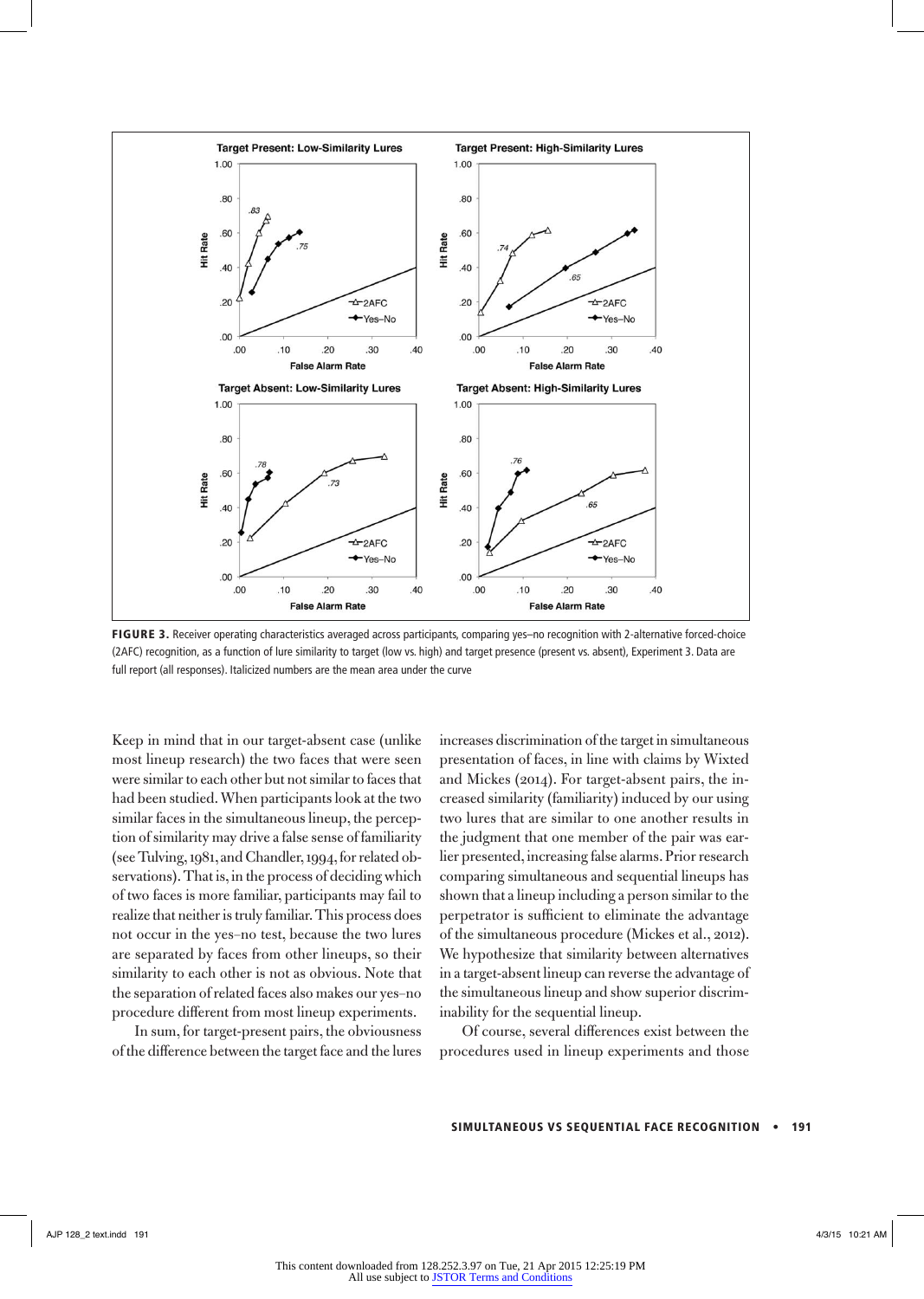used in the current experiments. Encoding was intentional in our experiments and is often incidental in lineup experiments. We presented pairs of faces in our simultaneous test, whereas 6 or more faces are used in lineup experiments (and in real-world lineups). In addition, we presented many target faces for study (40 in Experiment 1, 20 in Experiments 2 and 3), whereas lineup experiments typically have only one target; and we tested many faces (80 in Experiment 1; 60 in Experiments 2 and 3), whereas in lineup experiments there is a test for but a single item in the target-present case (and 5 lures). A less obvious difference is that in Experiments 2 and 3, two thirds of the test pairs contained a target, so only one third of the pairs involved a target-absent condition. The relative proportion of target-present lineups is often not specified in experiments comparing simultaneous and sequential lineups.

Perhaps our using a preponderance of targetpresent tests biased participants toward mistakenly choosing a member of target-absent pairs. What is the case for true lineups? It is inherently impossible to answer this question with certainty, but eyewitnesses are likely to believe that the probability of the real perpetrator being present is quite high, in part because of the assumption that police will bother arranging a lineup only if they have strong suspicions that they have caught a guilty suspect. Brewer, Keast, and Rishworth (2002, p. 47) reported the beliefs of two seasoned and well-educated South Australian police detectives that only 10% of real-world lineups do not contain the actual perpetrator (N. Brewer, personal communication, July 16, 2014). Memon, Gabbert, and Hope (2004, p. 107) conducted four eyewitness lineup identification experiments with a total of 636 participants and found that 90% of them reported having assumed that the real perpetrator was indeed in the lineup to which they had just responded, despite the fact that they were given clear instructions that the perpetrator might not be present (and more than 90% of them recalled those cautionary instructions).

Our high-similarity faces were almost certainly more similar to each other than would be faces used to produce a "fair" or "unbiased" lineup (one in which no single alternative conspicuously matches the target more than the others do). But how similar should faces be to make a lineup truly fair? The

192 · FINLEY ET AL.

guidelines for producing fair lineups include the instruction that all people in the lineup should match the general verbal description that the eyewitness has provided about the perpetrator. We doubt that real lineups involve similarity of lures as great as for our target-absent test pairs, but including such similar pairs may produce a fairer lineup by siphoning off false responses, as long as the two similar faces were known innocents. On the other hand, it is possible that making a lineup that consists of faces that are *too* similar to each other may mislead eyewitnesses into making more false alarms, particularly in a simultaneous procedure. Although we did not find such an interaction between lure similarity and test format in the target-absent conditions in our experiments, the possibility is worthy of additional research.

Finally, it is worth noting that the faces in our target-absent condition did not by design bear any particular resemblance to any of the studied faces, in contrast even to laboratory lineup experiments in which the target-absent lineups at least match a general verbal description of a perpetrator.

In short, the differences between our procedure and the standard lineup procedures may account for why our results differ from those of Mickes et al. (2012) and others, and these differences are sufficient to call into question the relevance of the current results to conclusions about the choice between lineup procedures. However, we believe our results at least should encourage additional research examining the relevance of similarity between lures as a factor in lineups, particularly simultaneous lineups. Although the importance of the similarity between the target and lures is obvious, a potential role played by similarity between lures is less obvious. Wells and Seelau (1995) reviewed evidence that certain lineup practices can particularly encourage relative judgments leading to false identification, and they made the recommendation that the suspect provided by police (who may or may not be the real perpetrator) "should not stand out in the lineup or photospread as being different from the distractors on the basis of the eyewitness's previous description of the culprit or other factors that would draw extra attention to the suspect" (p. 779). Thus, the role of variance between a suspect and the known innocent fillers in a lineup has been examined in prior research. We argue that the role of variance between even the known innocent alter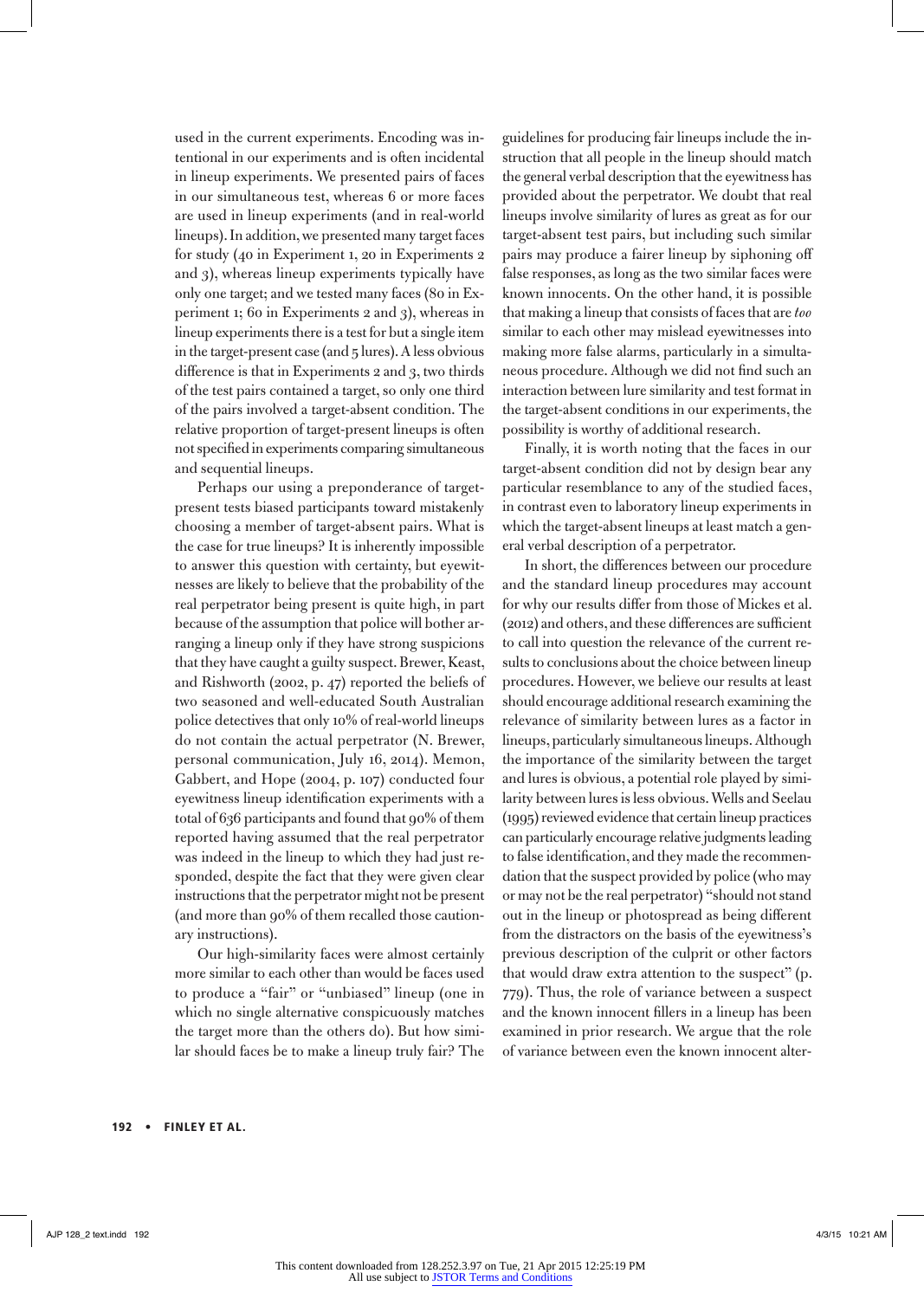natives in a lineup, given that they all equally fit the verbal description, is worthy of additional research.

Our third main finding is that when participants had to choose between target faces and other faces that had many features in common with the target face, they made many false alarms, and in the yes–no test format their confidence ratings were either uncorrelated or negatively correlated with accuracy of their judgments. This negative resolution has been found in other contexts, such as in the cases of foil sentences that were deceptively similar to originally studied sentences (Sampaio & Brewer, 2009), tricky general knowledge questions that many people miss (Koriat, 2012), and words that were semantically similar to those studied in a categorized list (DeSoto & Roediger, 2014; Roediger & DeSoto, 2014). To our knowledge, however, this is the first report of such negative resolution in face recognition. This outcome points to likely metacognitive problems in lineup experiments when a lure item is similar to the target, a problem that has long been appreciated in the eyewitness lineup identification literature (Buckhout, 1974).

Finally, our fourth main finding was that a variant of the procedure described by Koriat and Goldsmith (1996; Goldsmith & Koriat, 2008), in which participants are given the ability to volunteer or withhold a response after it has been made, aided performance only in certain conditions. Allowing such a report decision is most likely to be useful in situations where a premium is placed on output-bound performance (accuracy) over input-bound performance (quantity)—that is, when "telling nothing but the truth" is more important than "telling the whole truth." However, as illustrated in Experiments 2 and 3 by the consequences of the negative confidence–accuracy resolution for target-present lures in yes–no recognition, allowing participants to strategically volunteer or withhold their responses will improve outputbound performance only to the extent that their metacognition is effective.

## Conclusion

Our experiments, using basic laboratory face recognition methods, show that simultaneous presentation of alternatives generally leads to better discriminability than does sequential presentation, when a target is among the alternatives. However, we also showed that when there is no target among the alternatives

(target-absent) and the two lures resemble each other to some degree, a reversal occurs and the sequential procedure yields greater discriminability than the simultaneous procedure. Although our experimental procedures differ from those used in most lineup research (as well as real lineups), we believe that this outcome should spur additional research into the role of similarity of lures in lineup research.

#### **NOTES**

Andrea D. Hughes is now at Department of Psychology, University of the Fraser Valley.

This research was supported by a James S. McDonnell Foundation 21st Century Science Initiative in Bridging Brain, Mind, and Behavior Collaborative Award to Larry L. Jacoby and Henry L. Roediger III. We thank Chad Rogers for data management, Tammy Duguid for stimulus development, Carole Jacoby and Nancy Byars for data collection, and John Wixted and Ian Dobbins for invaluable advice on data analysis.

Address correspondence about this article to Jason R. Finley, Department of Psychology, Washington University, 1 Brookings Dr., St. Louis, MO 63130 (e-mail: jrfinley@wustl .edu).

1. In Experiments 1 and 3 an additional between-subject condition was run that consisted of 2AFC in which each target face on the test was paired with lures that were of low or high similarity to other target faces rather than low or high similarity to that target face itself. In all three experiments, an additional group of older adults was also run. Results from the alternative 2AFC condition and results from the older adults neither informed nor conflicted with the results from the main two test conditions and results from the undergraduate participants, and thus we do not report them here.

2.Note that whereas we use the full AUC, a partial version of AUC (pAUC) is used in analyzing performance from lineup procedures because there the maximum false alarm rate is limited to 1/*m*, where *m* is the number of people in the lineup. Real-world lineups consist of one suspect and *m* – 1 known innocents. If an eyewitness identifies a known innocent, that response is disregarded by police. Lineup experiments parallel this situation by considering a response to be a false alarm only if it is an identification of a designated innocent suspect in a target-absent condition. When there is a target-absent condition with no designated innocent suspect, the false alarm rate is divided by *m*.

3.Note that the within-subject gamma correlation is a measure of metacognitive resolution: the general tendency to give higher confidence ratings to more accurate responses (cf. Smith, Kassin, & Ellsworth, 1989). Brewer and Wells (2006) argue that calibration is more informative for practical purposes in an eyewitness identification context, where only one judgment is made per eyewitness, on the grounds that a correlation could be low even when calibration is high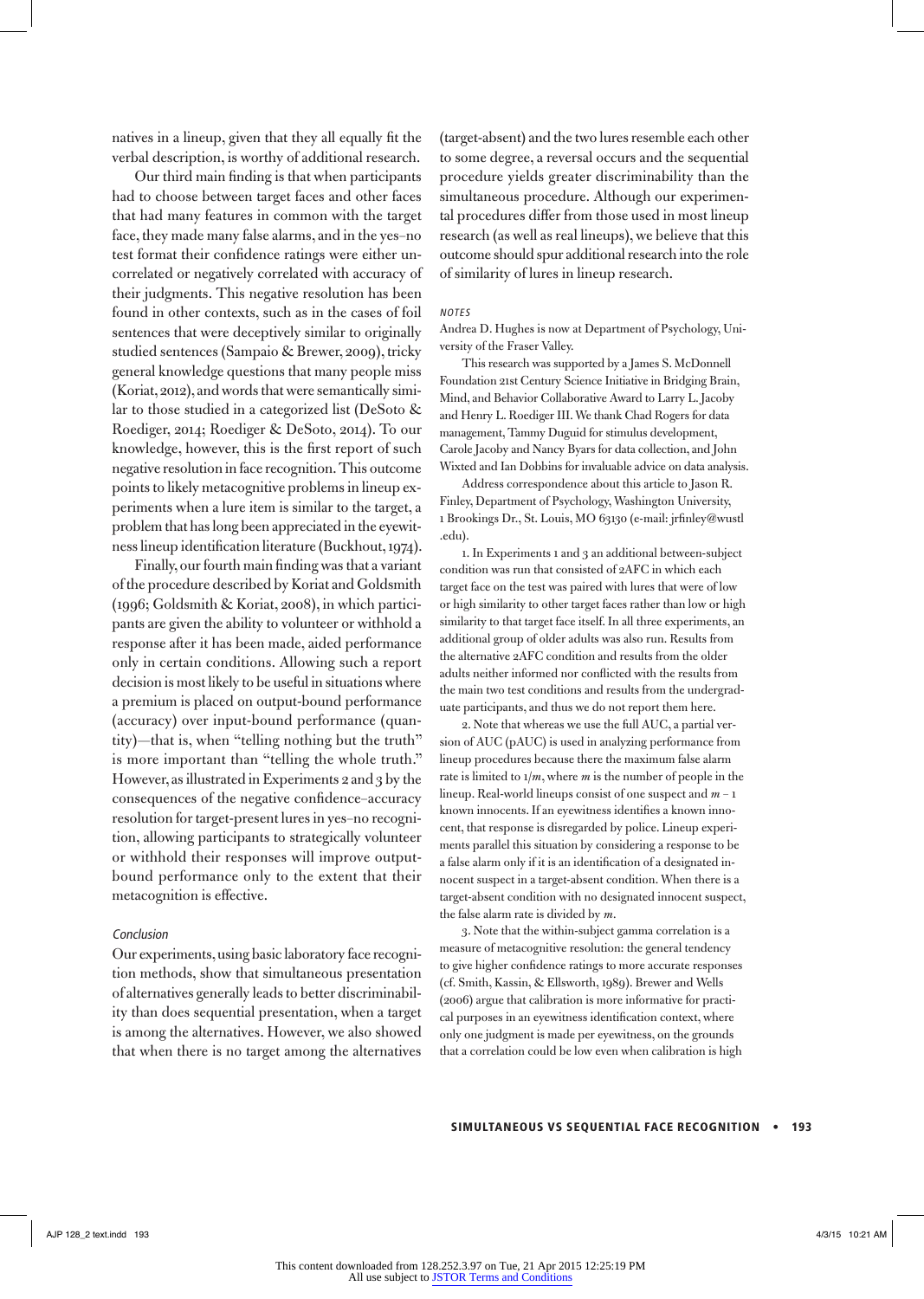(Juslin, Olsson, & Winman, 1996). We will not be analyzing calibration because we think it is less relevant than resolution to understanding what processes give rise to differing levels of performance in our tasks. Furthermore, calculating a stable estimate of the calibration index would require hundreds of observations per participant, which we do not have, or else collapsing across participants, which ignores an important source of variance.

mance are identical.

# References

- Ackil, J. K., & Zaragoza, M. S. (1998). Memorial consequences of forced confabulation: Age differences in susceptibility to false memories. *Developmental Psychology, 34,* 1358–1372. doi:10.1037/0012-1649.34.6.1358
- Andersen, S. M., Carlson, C. A., Carlson, M. A., & Gronlund, S. D. (2014). Individual differences predict eyewitness identification performance. *Personality and Individ-*Gronlund, S. D., Wixted, J. T., & Mickes, L. (2014). *ual Differences, 60,* 36–40. doi:10.1016/j.paid.2013.12.011
- Brewer, N., Keast, A., & Rishworth, A. (2002). The confidence–accuracy relationship in eyewitness identification: The effects of reflection and disconfirmation on correlation and calibration. *Journal of Experimental Psychology: Applied, 8,* 44–56. doi:10.1037/1076-898X.8.1.44
- $\rightarrow$  Brewer, N., & Wells, G. L. (2006). The confidence-accuracy relationship in eyewitness accuracy: Effects of lineup instructions, foil similarity, and target-absent base rates. *Journal of Experimental Psychology: Applied, 12,* 11–30. doi:10.1037/1076-898X.12.1.11
- Buckhout, R. (1974). Eyewitness testimony. *Scientific American, 231*(6), 23–31.
- Carlson, C. A., & Carlson, M. A. (2014). An evaluation of lineup presentation, weapon presence, and a distinctive feature using ROC analysis. *Journal of Applied Research in Memory and Cognition, 3*(2), 45–53. doi:10.1016/j.jarmac .2014.03.004
- Chandler, C. C. (1994). Studying related pictures can reduce accuracy, but increase confidence, in a modified recognition test. *Memory & Cognition, 22,* 273–280.
- $\rightarrow$  Deffenbacher, K. A., Leu, J. R., & Brown, E. L. (1981). Memory for faces: Testing method, encoding strategy, and confidence. *American Journal of Psychology, 94,* 13–26. doi:10.2307/1422340
- DeSoto, K. A., & Roediger, H. L. (2014). Positive and negative correlations between confidence and accuracy for the same events in recognition of categorized lists. *Psychological Science, 25,* 781–788. doi:10.1177/0956797613516149
- Dobolyi, D. G., & Dodson, C. S. (2013). Eyewitness confidence in simultaneous and sequential lineups: A criterion shift account for sequential mistaken identification overconfidence. *Journal of Experimental Psychology: Applied, 19,* 345–357. doi:10.1037/a0034596
- Garrett, B. F. (2011). *Convicting the innocent: Where criminal prosecutions go wrong*. Cambridge, MA: Harvard University Press.
- Goldsmith, M., & Koriat, A. (2008). The strategic regulation of memory accuracy and informativeness. In A. Benjamin & B. Ross (Eds.), *Psychology of learning and motivation, Vol. 48: Memory use as skilled cognition* (pp. 1–60). San Diego, CA: Elsevier.
- 4. In full report, input-bound and output-bound perfor- $\rightarrow$  Green, D. M., & Moses, F. L. (1966). On the equivalence of two recognition measures of short-term memory. *Psychological Bulletin, 66,* 228–234. doi:10.1037/h0023645
	- Green, D. M., & Swets, J. A. (1966). *Signal detection theory and psychophysics.* New York, NY: Wiley.
	- Gronlund, S. D., Carlson, C. A., Neuschatz, J. S., Goodsell, C. A., Wetmore, S. A., Wooten, A., & Graham, M. (2012). Showups versus lineups: An evaluation using ROC analysis. *Journal of Applied Research in Memory and Cognition, 1,* 221–228. doi:10.1016/j.jarmac.2012.09.003
	- Evaluating eyewitness identification procedures using receiver operating characteristic analysis. *Current Directions in Psychological Science, 23,* 3–10. doi:10.1177/0963721413498891
	- Interquest Inc. (1998). FACES: The Ultimate Composite Picture (3.0) [software application]. Houston, TX: IQ Biometrix.
	- $\rightarrow$  Jang, Y., Wixted, J. T., & Huber, D. E. (2009). Testing signaldetection models of yes/no and two-alternative forcedchoice recognition memory. *Journal of Experimental Psychology: General, 138,* 291–306. doi:10.1037/a0015525
	- $\rightarrow$  Juslin, P., Olsson, N., & Winman, A. (1996). Calibration and diagnosticity of confidence in eyewitness identification: Comments on what can be inferred from the low confidence–accuracy correlation. *Journal of Experimental Psychology: Learning, Memory, and Cognition, 22,* 1304–1316. doi:10.1037/0278-7393.22.5.1304
	- Koriat, A. (2012). The self-consistency model of subjective confidence. *Psychological Review, 119,* 80–113. doi:10.1037/a0025648
	- Koriat, A., & Goldsmith, M. (1994). Memory in naturalistic and laboratory contexts: Distinguishing the accuracyoriented and quantity-oriented approaches to memory assessment. *Journal of Experimental Psychology: General, 123,* 297–315.
	- Koriat, A., & Goldsmith, M. (1996). Monitoring and control processes in the strategic regulation of memory accuracy. *Psychological Review, 103,* 490–517.
	- Kroll, N. E., Yonelinas, A. P., Dobbins, I. G., & Frederick, C. M. (2002). Separating sensitivity from response bias: Implications of comparisons of yes–no and forced-choice tests for models and measures of recognition memory. *Journal of Experimental Psychology: General, 131,* 241– 254. doi:10.1037/0096-3445.131.2.241